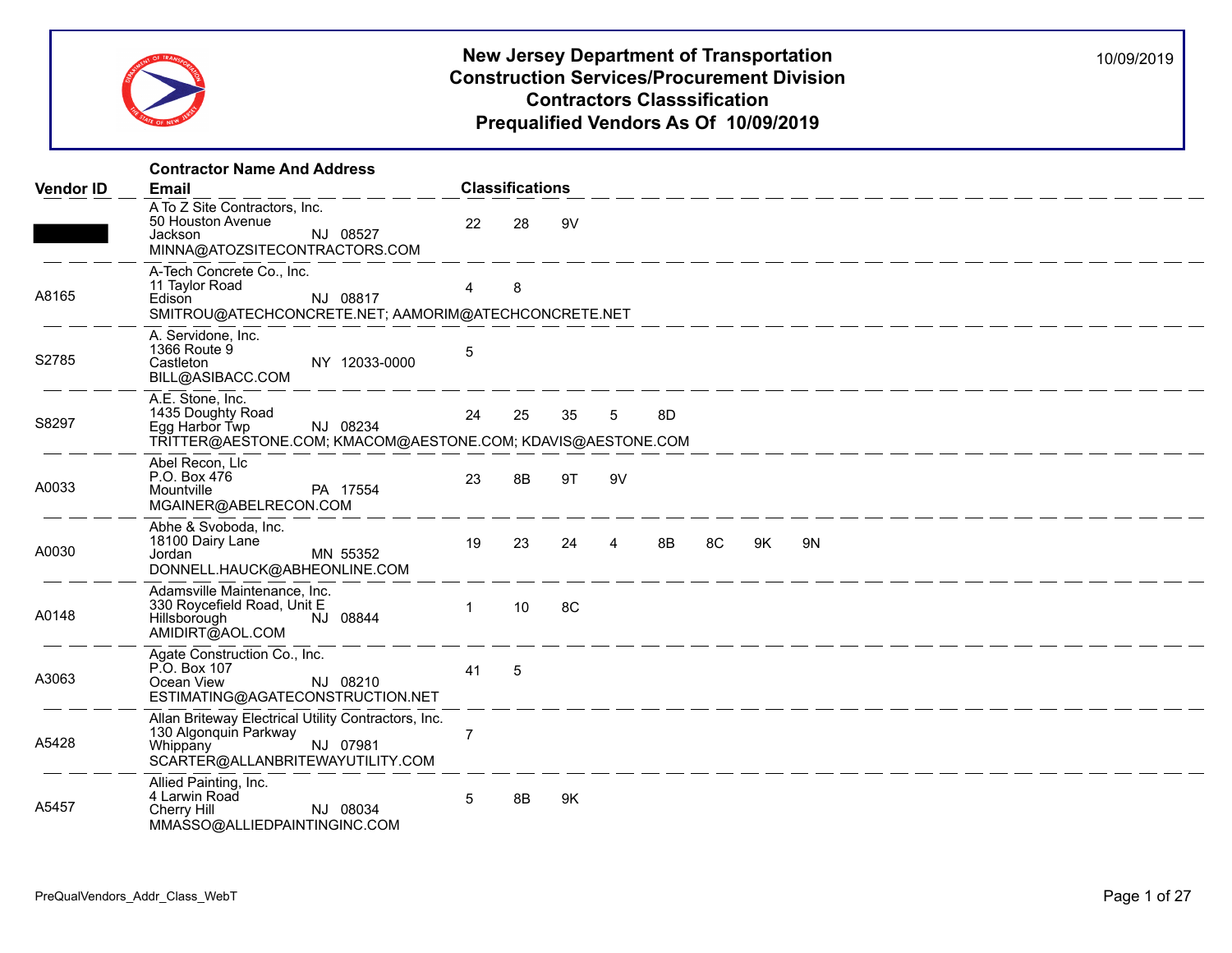

|                   | <b>Contractor Name And Address</b>                                                                                                                    |                            |
|-------------------|-------------------------------------------------------------------------------------------------------------------------------------------------------|----------------------------|
| <b>Vendor ID</b>  | Email                                                                                                                                                 | <b>Classifications</b>     |
| A5762             | American Bridge Company<br>1000 American Bridge Way<br>PA 15108<br>Coraopolis<br>MGREEN@AMERICANBRIDGE.NET; SWISE@AMERICANBRIDGE.NET                  | 42<br>41                   |
|                   | American Lighting & Signalization, Llc<br>11639 Davis Creek Road East<br>Jacksonville<br>FL 32256<br>SMURPHY5@ASPLUNDH.COM; HARDIMAN@ASPLUNDH.COM     |                            |
| A5733             | American Pipe Cleaning, Llc<br>P.O. Box 2043<br>NJ 07712<br>Ocean<br>ED@AMERICANPIPECLEANINGLLC.COM; MARTIN@AMERICANPIPECLEANINGLL(                   | 9V                         |
| A5950             | Anka Painting Co., Inc.<br>29 Fairview Street<br>Palisades Park<br>NJ 07650<br>JKOVACIC@OPTONLINE.NET; ANKAPAINTINGCO@GMAIL.COM                       | 4K<br>4N<br>$         -$   |
| A5969             | Anselmi & Decicco, Inc.<br>1977 Springfield Avenue<br>Maplewood<br>NJ 07040<br>ANSELMI@ANSELMINJ.COM; SCARLSTROM@ANSELMINJ.COM                        | 41<br>5<br>8               |
| A7242             | Arawak Paving Co., Inc.<br>7503 Weymouth Road<br>NJ 08037<br>Hammonton<br>ARAWAKPAVING@AOL.COM; ACONVEY@ARAWAKPCI.COM                                 | 8C<br>8B<br>25<br>3        |
| A7246             | Archer Steel Construction Co., Inc.<br>151 Highway 33 Suite 202<br>Manalapan<br>NJ 07726<br>ARCHER83@OPTONLINE.NET                                    | 4B<br>4E                   |
| A7484             | Armour & Sons Electric, Inc.<br>23 East Cabot Boulevard<br>PA 19047<br>Langhorne<br>MARIANN@ARMOURANDSONS.COM                                         | 33<br>$\overline{7}$       |
| H <sub>2576</sub> | Arthur R. Henry, Inc.<br>3031 Ocean Heights Avenue<br>NJ 08234<br>Egg Harbor Township<br>RJR@ARHENRY.COM; ARHENRY@ARHENRY.COM; REBECCA@ARHENRY.COM; I | 5                          |
| A8047             | Asphalt Maintenance Solutions, Llc<br>188 Jefferson Street<br>PA 18049<br>Emmaus<br>TCROUTHAMEL@AMSROADS.COM; DIANE@AMSROADS.COM; DCROUTHAMEL@        | 24<br>37<br>25<br>2B<br>2A |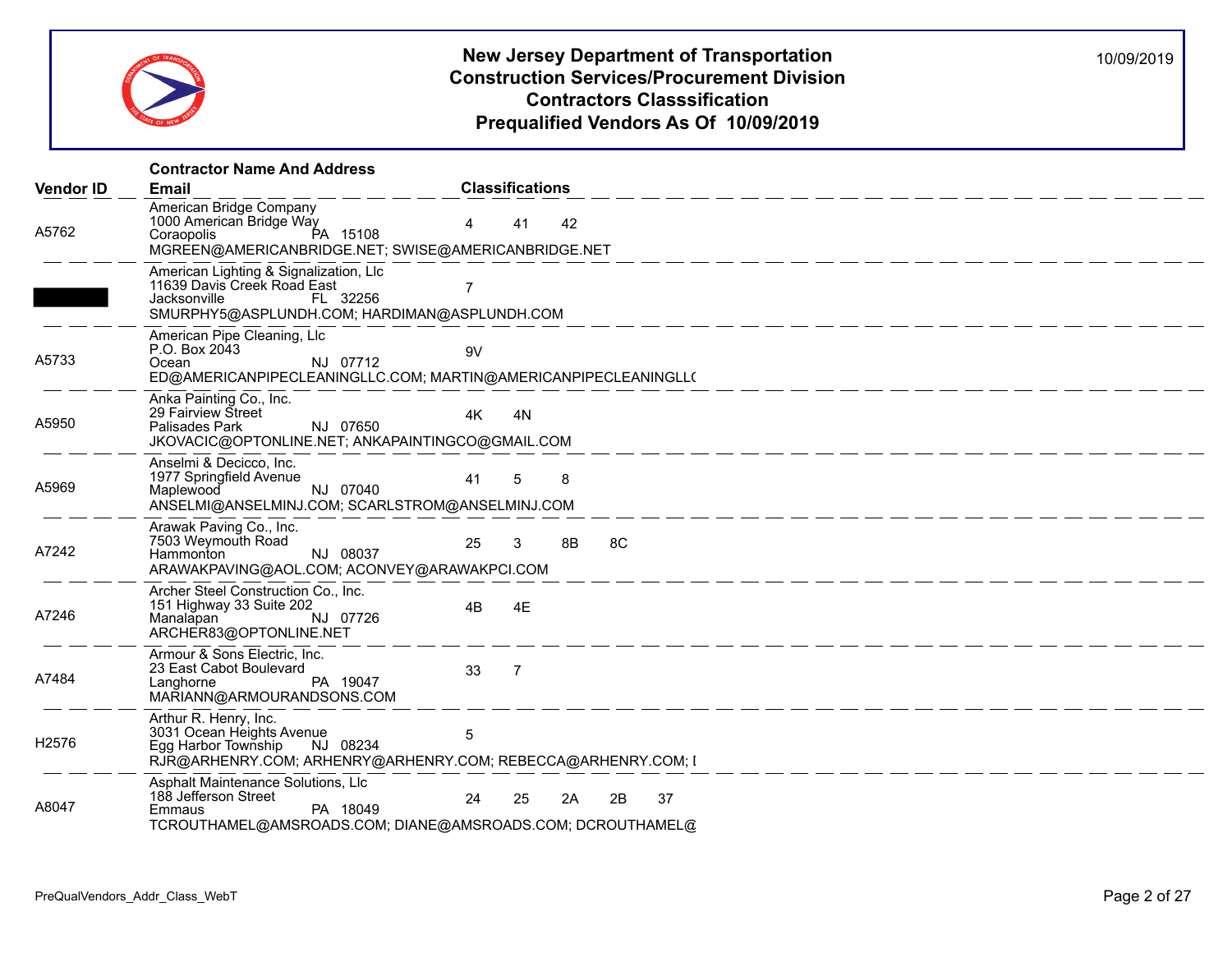

|                  | <b>Contractor Name And Address</b>                                                                                                           |    |                        |    |    |          |              |          |
|------------------|----------------------------------------------------------------------------------------------------------------------------------------------|----|------------------------|----|----|----------|--------------|----------|
| <b>Vendor ID</b> | <b>Email</b>                                                                                                                                 |    | <b>Classifications</b> |    |    |          |              |          |
| A8048            | Asphalt Paving Systems, Inc.<br>P.O. Box 530<br>NJ 08037<br>Hammonton<br>STEVE.PLUMMER@COMCAST.NET                                           | 25 | 2A                     | 3A | 8B | 8C       | 8D           |          |
| A8266            | Atlantic Concrete Cutting, Inc.<br>P.O. Box 98<br>NJ 08060<br>Mt Holly<br>KHOPKINS@ATLANTICCONCRETECUTTING.COM; CCARPENTIER@ATLANTICCON      | 8B | 8D                     | 9B |    |          |              |          |
| A8270            | Atlas Concrete Corporation<br>40 Brunswick Avenue, Suite 201<br>NJ 08817<br>Edison <b>Executive</b><br>JAMORIM@ATLASCON.NET; MA@ATLASCON.NET | 14 | 2C                     | 4R | 4S | 4T       | -8           | 9E       |
| A8281            | Atlas Flasher & Supply Co., Inc.<br>P.O. Box 488<br>NJ 08056-0488<br>Mickleton<br>CSABOL@ATLASFLASHER.COM; BJOHNSON@ATLASFLASHER.COM         | 21 | 24                     |    |    |          |              |          |
| A8360            | Atsalis Brothers Painting Company<br>24595 Groesbeck Highway<br>Warren MI 48089<br>GATSALAKIS@ATSALISBROS.COM; DPALNAU@ATSALISBROS.COM       | 4K | 4N                     |    |    |          |              |          |
| A5960            | B. Anthony Construction Corp.<br>3170 Bordentown Avenue<br>NJ 08857<br>Old Bridge<br>BILL@ASIBACC.COM                                        | 5  |                        |    |    |          |              | $     -$ |
| B7687            | B.R. Welding, Inc.<br>3 Brook Road<br>NJ 07731<br>Howell<br>STEPHANIE@BRWELDING.COM; BRWELDINGINC@YAHOO.COM                                  | 11 | 4D                     |    |    | 4Q 9H 9K | 9R           |          |
|                  | Barbella Construction Services, Llc<br>24 Tannery Road<br>Somerville<br>NJ 08876<br>MONTEFERRANTEA@BARBELLACONSTRUCTION.COM                  | 11 | 22                     | 27 | 28 | 29       | $\mathbf{3}$ |          |
| B0635            | <b>Barnard Construction Company</b><br>630 Newark Pompton Turnpike<br>NJ 07444-0245<br>Pompton Plains<br>IRENEH@BARNARDCONST.COM             |    | 22                     |    |    |          |              |          |
| B0638            | Barnegat Bay Dredging Co., Inc.<br>8101 Bay Terrace<br>NJ 08008<br>Harvey Cedars<br>BARNEGATBAYDREDGING@COMCAST.NET                          | 12 | 43                     |    |    |          |              |          |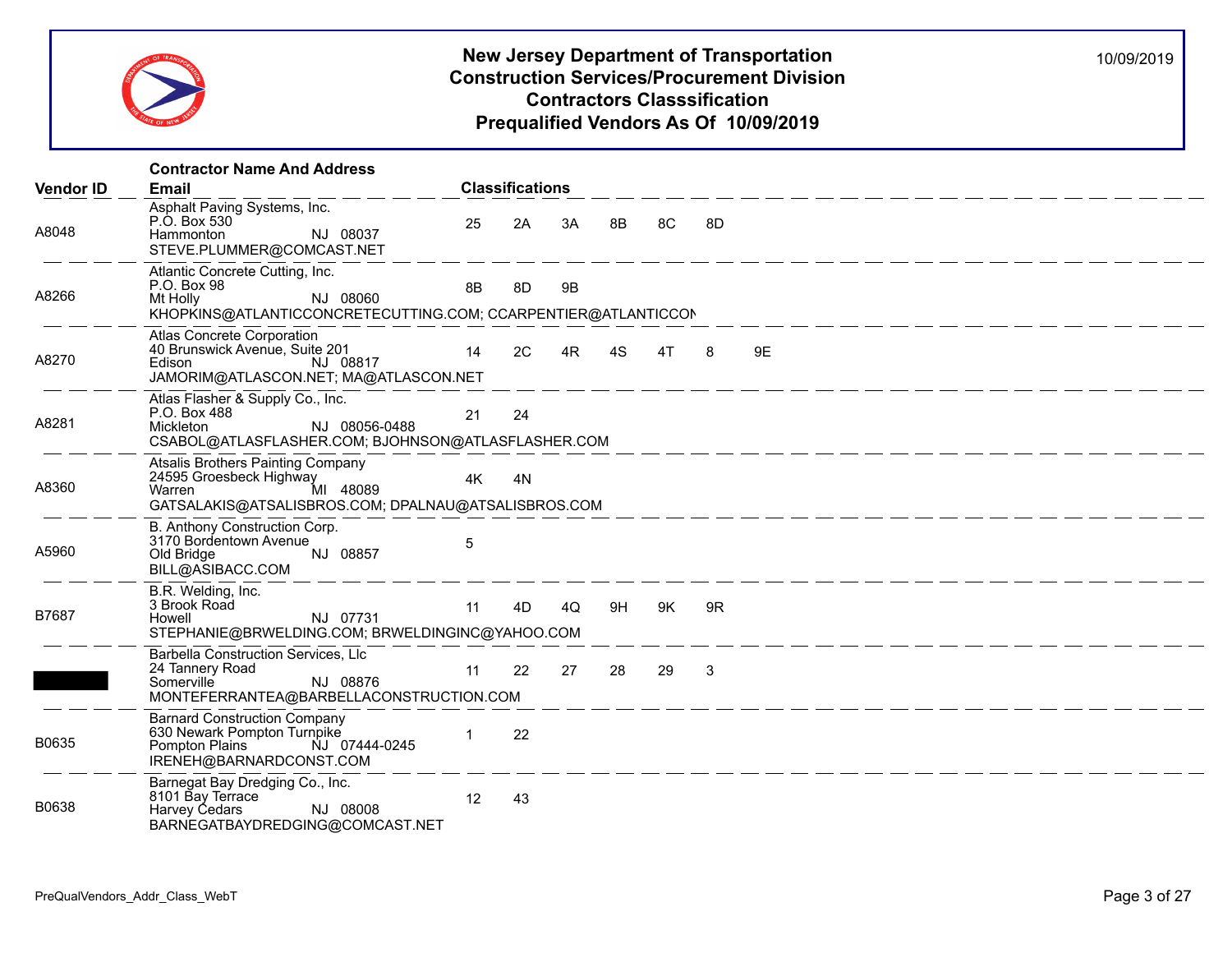

|                  | <b>Contractor Name And Address</b>                                                                                                         |              |                        |                |    |      |    |    |
|------------------|--------------------------------------------------------------------------------------------------------------------------------------------|--------------|------------------------|----------------|----|------|----|----|
| <b>Vendor ID</b> | <b>Email</b>                                                                                                                               |              | <b>Classifications</b> |                |    |      |    |    |
| B2005            | Beach Electric Co., Inc<br>67-69 Grove Street<br>NJ 07503<br>Paterson<br>INFO@BEACHELECTRICCO.COM                                          | 22           | $\overline{7}$         |                |    |      |    |    |
| B2674            | Berenato Contractors, Inc.<br>160 South Second Road<br>NJ 08037<br>Hammonton<br>BERENATO@COMCAST.NET; OFFICE@BERENATOCONTRACTORS.COM       | 22           | $\mathbf{3}$           | $\overline{7}$ | 8  |      |    |    |
| B2710            | Berkel & Company Contractors, Inc.<br>2649 South 142Nd Street<br>KS 66012<br><b>Bonner Springs</b><br>SMARTLEY@BERKELAPG.COM               | 4G           | 4L                     | 4M             | 4P | 4T   | 9F | 9M |
| B2773            | Berto Construction, Inc.<br>625 Leesville Avenue<br>NJ 07065<br>Rahwav<br>BERTO@BERTOCONSTRUCTION.COM                                      | 22           | 5                      | 8              |    |      |    |    |
|                  | Berto Trucking, Inc.<br>46 Garfield Avenue<br>NJ 07067<br>Colonia<br>BERTOTRUCKING@AOL.COM                                                 | 13           | 4M                     | $-8C$          | 9F |      |    |    |
| B4340            | Bil-Jim Construction Co., Inc.<br>1033 North Maple Avenue<br>NJ 08755<br>Toms River<br>CHORDICHUK@BILJIM.COM                               | 22           | 24                     | 25             | 3A | 41   | 8C |    |
| B5015            | <b>Black Rock Enterprises, Llc</b><br>1316 Englishtown Road<br>Old Bridge<br>NJ 08857<br>JACKIE@BLACKROCKNJ.COM                            | 22           | 24                     | 25             | 2A | 3A 4 |    | 8  |
| B5200            | Blastech Enterprises, Inc.<br>2200 Van Deman Street, Suite 100<br>Baltimore MD 21224<br>CHRISTINAH@BLASTECHENTERPRISES.COM                 | 24           | 4B                     | 4K             | 4N |      |    |    |
| B7189            | Brandenburg Industrial Service Co.<br>2217 Spillman Drive<br>PA 18015<br><b>Bethlehem</b><br>EMAIL@BRANDENBURG.COM; PASJOH@BRANDENBURG.COM | $\mathbf{1}$ | 10                     | 91             |    |      |    |    |
| B7457            | Bristol Environmental, Inc.<br>1123 Beaver Street<br>PA 19007<br><b>Bristol</b><br>JOYCEL@BEIGROUP.COM                                     | 91           |                        |                |    |      |    |    |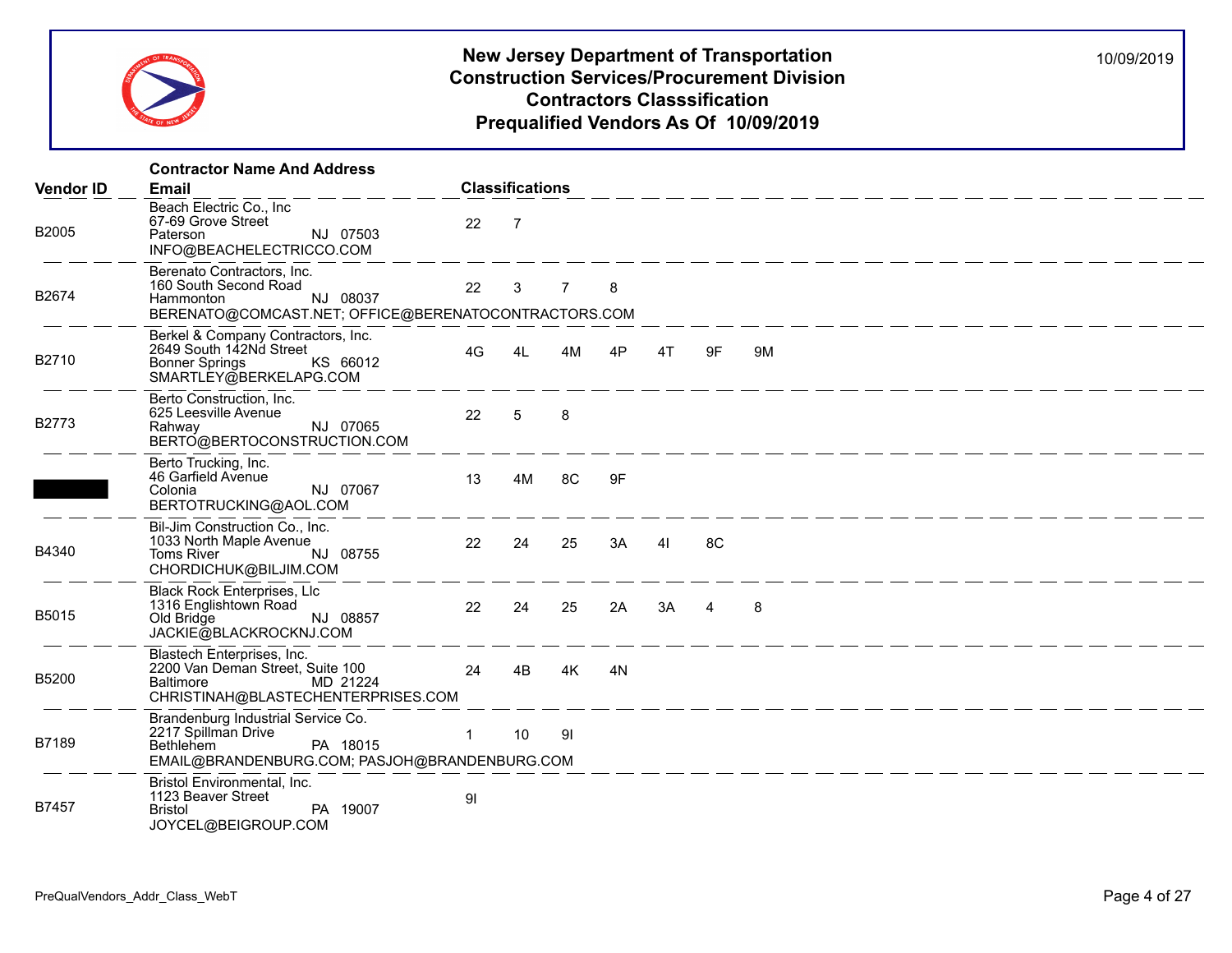

|                  | <b>Contractor Name And Address</b>                                                                                                               |                        |    |    |    |                |           |    |
|------------------|--------------------------------------------------------------------------------------------------------------------------------------------------|------------------------|----|----|----|----------------|-----------|----|
| <b>Vendor ID</b> | <b>Email</b>                                                                                                                                     | <b>Classifications</b> |    |    |    |                |           |    |
| B9064            | Buckley & Company, Inc.<br>3401 Moore Street<br>PA 19145<br>Philadelphia<br>CPADULA@BUCKLEYCO.COM; ALUCERI@BUCKLEYCO.COM                         | 5                      |    |    |    |                |           |    |
| A1010            | C. Abbonizio Contractors, Inc.<br>P.O. Box 315<br>NJ 08080<br>Sewell<br>KHULLFISH@CABBONIZIO.COM; RALAM@CABBONIZIO.COM; JARTALE@CABBON           | 5                      |    |    |    |                |           |    |
| C0707            | C. Caruso Landscaping & Excavating, Inc. T/A Caruso Excavati<br>P.O. Box 2043<br>NJ 07712<br>Ocean<br>MKUZLOSKI@CARUSOEXCAVATING.COM             | 22                     |    | 9V |    |                |           |    |
| H2818            | C.J. Hesse, Inc.<br>25 First Avenue<br>NJ 07716<br><b>Atlantic Highlands</b><br>LMULCAHY@CJHESSE.COM                                             | 5                      |    |    |    |                |           |    |
| C0332            | Calvi Electric Co.<br>14 South California Avenue<br>NJ 08401<br><b>Atlantic City</b><br>CALVI@CALVIELECTRIC.COM                                  | $\overline{7}$         |    |    |    |                |           |    |
| C0547            | Carbro Constructors Corp.<br>605 Omni Drive<br>NJ 08844<br>Hillsborough<br>CSCERBO@CARBROCONSTRUCTORS.COM; CONTACT@CARBROCONSTRUCTO              | 5                      |    |    |    |                |           |    |
| C0658            | Carr & Duff, Inc.<br>2100 Byberry Road<br>PA 19006<br>Huntingdon Valley<br>RSECKINGER@CARRDUFF.COM                                               | 22<br>24               | 33 | 41 | 41 | $\overline{7}$ | 9J        |    |
| C0728            | <b>Case Foundation Company</b><br>P.O. Box 40<br>IL 60172<br>Roselle<br>PDALEKSIAK@CASEFOUNDATION.COM                                            | 11<br>4A               | 4C | 4G | 41 | 4P             | <b>9B</b> | 9J |
|                  | Cashman Dredging & Marine Contracting Co., Llc<br>549 South Street<br>MA 02169<br>Quincy<br>JCLOUGHERTY@JAYCASHMAN.COM; AFOLEY@JAYCASHMAN.COM    | 12<br>11               | 40 | 4A |    |                |           |    |
| C2580            | Central Jersey Landscaping, Inc.<br>523A Chesterfield-Arneytown Road<br>Chesterfield<br>NJ 08515<br>MIKE CJL@VERIZON.NET; AWILDA CJL@VERIZON.NET | 6                      |    |    |    |                |           |    |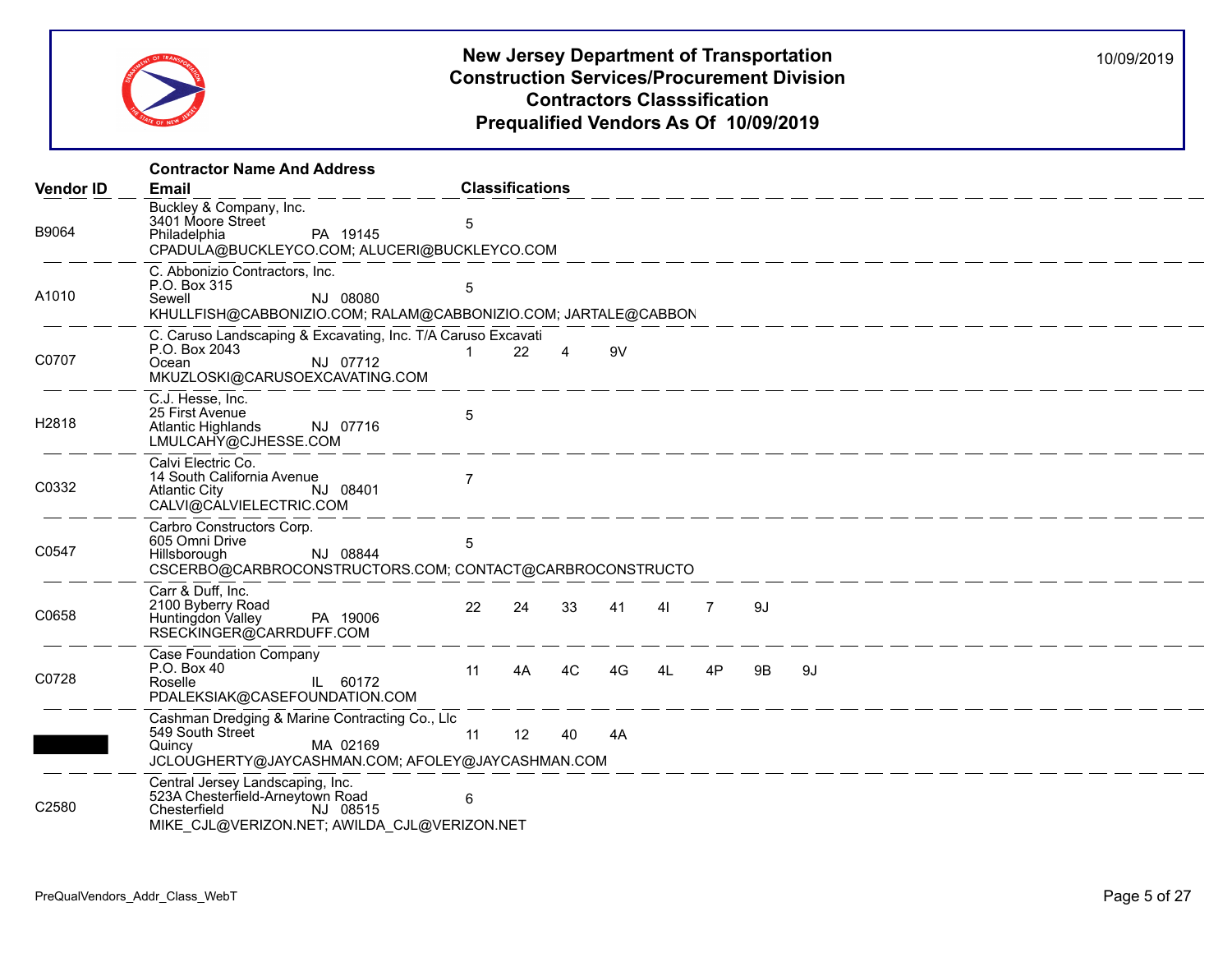

|                  | <b>Contractor Name And Address</b>                                                                                                             |              |                        |    |    |    |    |    |    |      |  |  |  |
|------------------|------------------------------------------------------------------------------------------------------------------------------------------------|--------------|------------------------|----|----|----|----|----|----|------|--|--|--|
| <b>Vendor ID</b> | <b>Email</b>                                                                                                                                   |              | <b>Classifications</b> |    |    |    |    |    |    |      |  |  |  |
| C3170            | Chammings Electric, Inc.<br>P.O. Box 789<br>Vineland<br>NJ 08362-0789<br>OFFICE@CHAMMINGSELECTRIC.COM                                          | 41           | $\overline{7}$         |    |    |    |    |    |    |      |  |  |  |
| M0532            | Charles Marandino, Llc<br>P.O. Box 20<br>NJ 08340<br>Milmay<br>CMLLC@COMCAST.NET                                                               | 8B           | 8C                     | 8D |    |    |    |    |    |      |  |  |  |
| L0843            | Clyde N. Lattimer & Son Construction Co., Inc.<br>228 North Route 73<br>NJ 08009<br><b>Berlin</b><br>CNLCONST@AOL.COM; JIMM@CNLCONST.COM       | $\mathbf{1}$ | 14                     | 22 | 24 | 4  | 8B | 8C | 9H | - 9J |  |  |  |
| C6295            | Colonnelli Bros, Inc.<br>409 South River Street<br>NJ 07601<br>Hackensack<br>NCOLONNELLI@COLONNELLI.COM; AARAMINI@COLONELLI.COM                | 5            |                        |    |    |    |    |    |    |      |  |  |  |
| C6325            | Command Co., Inc.<br>1318 Antwerp Avenue<br>NJ 08215<br>Egg Harbor City<br>OFFICE@COMMANDCOINC.COM                                             | 5            |                        |    |    |    |    |    |    |      |  |  |  |
| C6382            | Concrete Construction Corp.<br>P.O. Box 4063<br>NJ 07606-4063<br>South Hackensack<br>JOE@CONCRETECONSTRUCTIONCORP.COM; TERESA@CONCRETECONSTRUC | 5            |                        |    |    |    |    |    |    |      |  |  |  |
| C6437            | Consolidated Steel & Aluminum Fence Co., Inc.<br>316 North 12Th Street<br>NJ 07033<br>Kenilworth<br>BHOLZBERG@CSAFINC.COM                      | 13           | 15                     | 4D | 4J | 9E |    |    |    |      |  |  |  |
| C6462            | Conti Enterprises, Inc.<br>2045 Lincoln Highway<br>NJ 08817<br>Edison<br>LRIGATTI@CONTIENTERPRISES.COM; LCAPUTO@CONTIENTERPRISES.COM           | 41           | 5                      |    |    |    |    |    |    |      |  |  |  |
| C6566            | Corcon, Inc.<br>P.O. Box 214<br>OH 44436<br>Lowellville<br>LGLYRAS@AOL.COM; DHATHERILL@CORCONINC.COM; CONTACT@CORCONINC                        | 4K           | 4N                     | 5  |    |    |    |    |    |      |  |  |  |
| C6623            | Cornell & Co., Inc.<br>224 Cornell Lane<br>Westville<br>NJ 08093<br>KBROCKWAY@CORNELL-CO.COM                                                   | 41           | 42                     | 5  |    |    |    |    |    |      |  |  |  |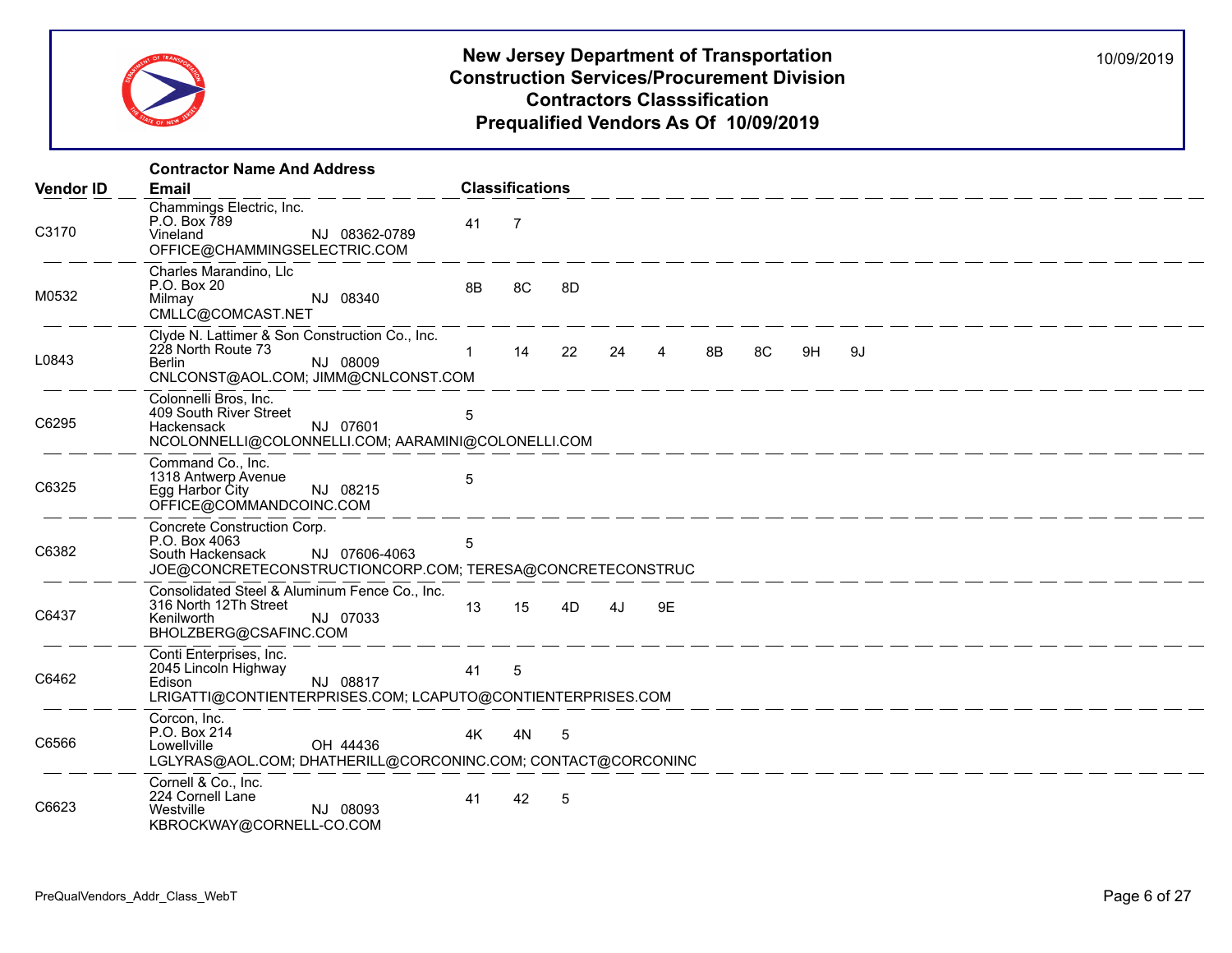

|                  | <b>Contractor Name And Address</b>                                                                                                              |                |                        |          |              |    |   |    |                                                                                           |  |
|------------------|-------------------------------------------------------------------------------------------------------------------------------------------------|----------------|------------------------|----------|--------------|----|---|----|-------------------------------------------------------------------------------------------|--|
| <b>Vendor ID</b> | <b>Email</b>                                                                                                                                    |                | <b>Classifications</b> |          |              |    |   |    |                                                                                           |  |
| C7285            | Creamer Environmental, Inc.<br>12 Old Bridge Road<br>NJ 07009<br>Cedar Grove<br>TSTRAKA@CREAMERENVIRONMENTAL.COM; JTECZA@CREAMERENVIRONMEN      | 27             |                        |          |              |    |   |    |                                                                                           |  |
| C7444            | Crisdel Group, Inc.<br>240 Ryan Street<br>South Plainfield<br>NJ 07080<br>LFEYAS@CRISDEL.COM                                                    | $\overline{5}$ |                        |          |              |    |   |    | المساحسة المساحسة المساحسة المساحسة المساحسة المساحسة المساحسة المساحسة المساحسة المساحسة |  |
|                  | Crs Contractors, Inc.<br>315 Route 34, Suite 137<br>Colts Neck <b>Coltains</b><br>NJ 07722<br>LGULINO@CRSCONTRACTORSINC.COM                     | 22             | 9X                     |          |              |    |   |    |                                                                                           |  |
| C9462            | Custom Concrete Construction, Inc.<br>22 School Road West<br>NJ 07746<br>Marlboro<br>ZAGARI5@VERIZON.NET                                        | 1 <sup>C</sup> | 8                      |          |              |    |   |    |                                                                                           |  |
| C9684            | Cypreco Industries, Inc.<br>1420 9Th Avenue<br>NJ 07753<br>Neptune<br>CYPRECO7@AOL.COM                                                          | 14             | 22                     | 8B 8C 9J |              |    |   |    |                                                                                           |  |
| D0463            | D'Annunzio & Sons, Inc.<br>3730 Park Avenue<br>NJ 07080<br>South Plainfield<br>SMCMASTER@DANNUNZIOCORP.COM                                      | 42             | 5                      |          |              |    |   |    |                                                                                           |  |
| D0179            | Daidone Electric, Inc.<br>200 Raymond Boulevard<br>NJ 07105-4608<br>Newark<br>MDUNN@DAIDONEELECTRIC.COM                                         | 22             |                        |          | 24 33 41 5 7 |    |   |    |                                                                                           |  |
|                  | Dan Swayze & Son, Inc.<br>2351 Waldheim Avenue<br>Scotch Plains NJ 07076<br>RMSWAYZE@VERIZON.NET                                                | 17             | 18                     |          |              |    |   |    |                                                                                           |  |
| D2046            | Dbi Services, Llc<br>100 North Conahan Drive<br><b>PA 18201</b><br>Hazleton<br>RACHEL.HERRON@DBISERVICES.COM; JANINE.SEJUIT@DBISERVICES.COM; MI | 15             | 17                     | 18 21    | 24           | 37 |   |    |                                                                                           |  |
| D2045            | Deangelo Brothers, Llc<br>Deangelo Brouncie, Filippe PA 18201<br>RACHEL.HERRON@DBISERVICES.COM; JANINE.SEJUIT@DBISERVICES.COM; MI               |                | 15 17 18               |          | 23 24        | 37 | 6 | 9V |                                                                                           |  |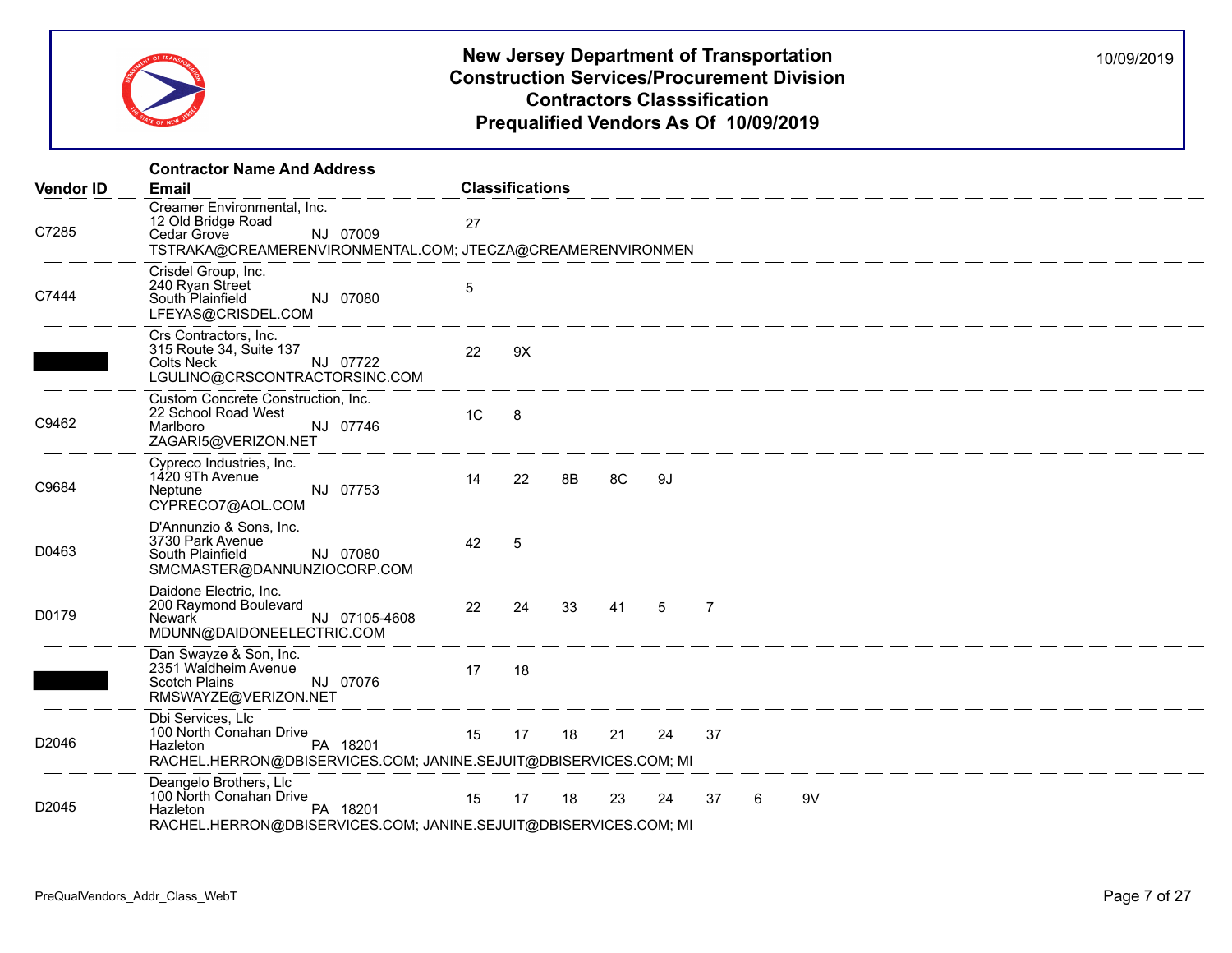

|                  | <b>Contractor Name And Address</b>                                                                                                              |            |                         |                |    |                                                                        |
|------------------|-------------------------------------------------------------------------------------------------------------------------------------------------|------------|-------------------------|----------------|----|------------------------------------------------------------------------|
| <b>Vendor ID</b> | <b>Email</b>                                                                                                                                    |            | <b>Classifications</b>  |                |    |                                                                        |
| D2395            | Della Pello Paving, Inc.<br>40 Milltown Road<br>NJ 07083<br>Union<br>LMANCINI@DELLAPELLO.COM                                                    | 25         | 3A                      |                |    |                                                                        |
| D2431            | Delta Line Construction Company<br>7 Robert Best Road<br>Egg Harbor Township<br>NJ 08234<br>SEH@DELTALINE.ORG                                   | 22         | 33                      | 41             | 40 | $\overline{7}$                                                         |
| D2811            | Desilvio & Co., Inc.<br>38 South Cedar Brook Road<br>Cedar Brook<br>NJ 08018<br>PAT@DESILVIOANDCO.COM                                           | 13         | 41                      | 8E             |    |                                                                        |
| D4163            | Diehl Electric, Inc.<br>P.O. Box 209<br>NJ 08037<br>Hammonton<br>OFFICE@DIEHLELECTRIC.COM                                                       | 22         | 33                      | $\overline{7}$ |    | <u> 1990 - An An Aon an Aon an Aon an Aon an Aon an Aon an Aon an </u> |
| D4422            | Dimeglio Construction Co., Inc.<br>594 White Horse Pike<br>NJ 08004<br>Atco<br>INFO@DIMEGLIOCONSTRUCTION.COM                                    | 11         | $\overline{\mathbf{3}}$ |                |    |                                                                        |
| D6289            | Donjon Marine Co., Inc.<br>100 Central Avenue<br>NJ 07205<br>Hillside<br>PAUL.WITTE@DONJON.COM                                                  | 11         | 12                      | 40             |    |                                                                        |
| D7450            | Driscoll Construction Co., Inc. Dba M. J. Driscoll<br>1740 Walton Road, Suite 200<br><b>Blue Bell</b><br>PA 19422<br>MBRUSCA@DRISCOLL-CONST.COM | 5          |                         |                |    |                                                                        |
| D9674            | Dynamic Surface Applications, Ltd<br>373 Village Road<br>Pennsdale<br>PA 17756<br>MFOSSE@DSA-LTD.COM                                            | 24         | 25                      | 4B             | 8B |                                                                        |
| E0622            | Earle Asphalt Company<br>1800 Route 34 Bldg 2 Suite 205<br>Wall<br>NJ 07719<br>KSPRINGER@EARLECO.COM; BCOOPER@THEEARLECOMPANIES.COM             | $\sqrt{5}$ |                         |                |    |                                                                        |
| E1167            | Ecco lii Enterprises, Inc.<br>201 Saw Mill River Road<br>Yonkers<br>NY 10701<br>BOBP@ECCOIII.COM                                                | 5          |                         |                |    |                                                                        |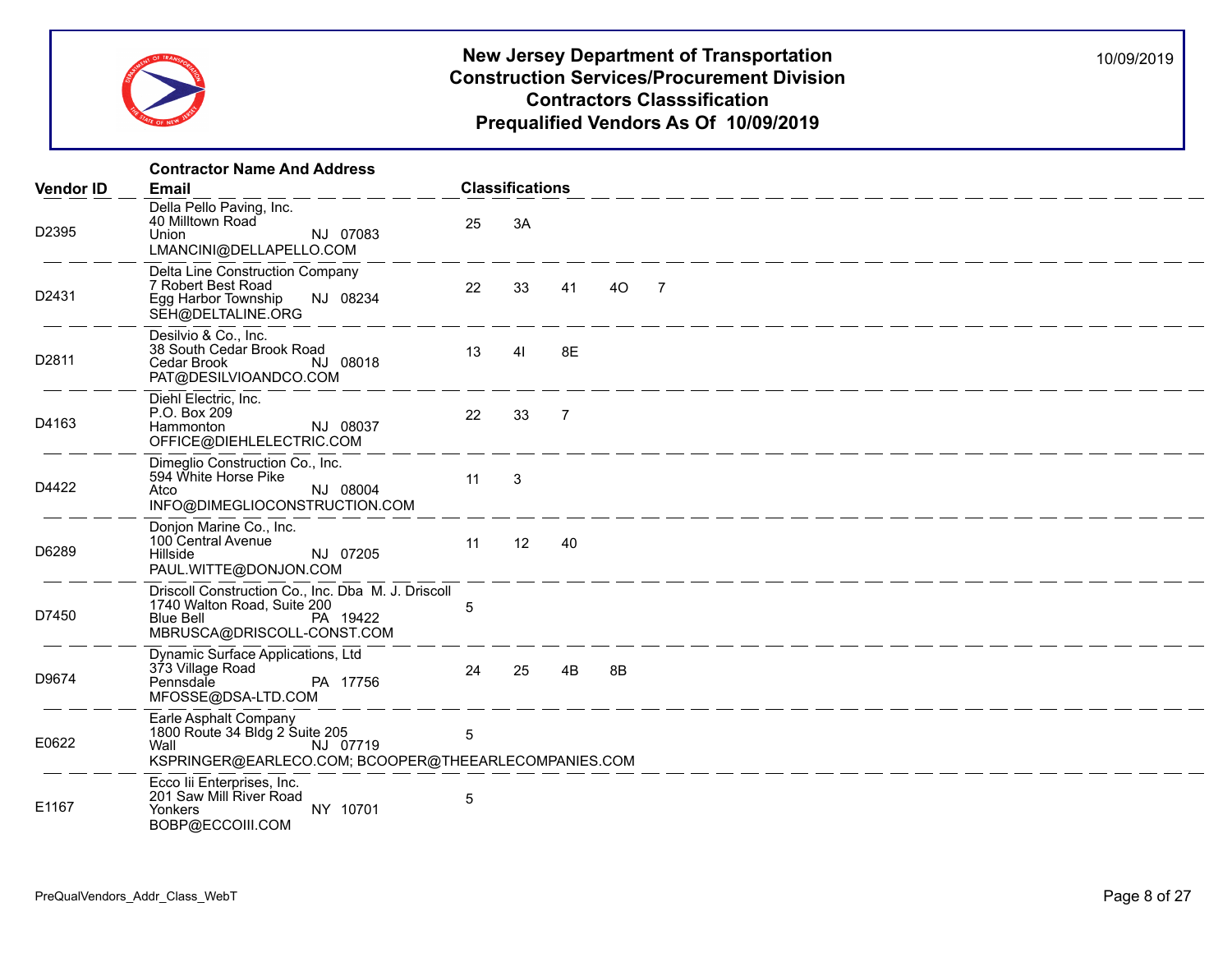

|                  | <b>Contractor Name And Address</b>                                                                                                                                                |              |                        |              |                 |    |    |    |    |    |
|------------------|-----------------------------------------------------------------------------------------------------------------------------------------------------------------------------------|--------------|------------------------|--------------|-----------------|----|----|----|----|----|
| <b>Vendor ID</b> | <b>Email</b>                                                                                                                                                                      |              | <b>Classifications</b> |              |                 |    |    |    |    |    |
| C7245            | Edward H. Cray, Inc.<br>12 Seventh Avenue<br>NJ 08619<br>Trenton<br>SANDRA@EDWARDCRAY.COM                                                                                         | 33           | $\overline{7}$         |              |                 |    |    |    |    |    |
| E5600            | El Sol Contracting & Construction Corp.<br>43-06 54Th Road<br>NY 11378<br>Maspeth<br>RPOMPONIO@ELSOLCONTRACTING.COM                                                               | 5            |                        |              |                 |    |    |    |    |    |
| E5387            | Elk Pipeline, Inc. T/A Crown Pipeline Construction Co.<br>3345 Delsea Drive<br>NJ 08322<br>Franklinville<br>CROWNPIPELINE@COMCAST.NET                                             |              | 22                     | 38           | 8B              | 8C | 8E | 9J | 9V | 9X |
| F2743            | Ferreira Construction Co., Inc.<br>31 Tannery Road<br>NJ 08876<br>Branchburg<br>LINDAK@FERREIRACONSTRUCTION.COM; TINOG@FERREIRACONSTRUCTION.C                                     | 12           | 22                     | 43           | 5               |    |    |    |    |    |
|                  | Fischer Contracting, Inc.<br>10 Short Hills Lane<br><b>Scotch Plains</b><br>NJ 07076<br>JON@FISCHERCONTRACTING.COM                                                                | 11           | 25                     | $\mathbf{3}$ | 8B              | 8C |    |    |    |    |
| F5061            | Flanagan'S Contracting Group, Inc.<br>90 Old Camplain Road<br>NJ 08844<br>Hillsborough<br>CFLANAGAN@FLANAGANSINC.COM                                                              | 2B           | 4                      | 8C           | 9E              | 9G |    |    |    |    |
| F6811            | Foundation Structures Inc T/A Concrete Foundation Structures<br>1740 Walton Road, Suite 201<br>Blue Bell<br>PA 19422<br>MBRUSCA@DRISCOLL-CONST.COM; MARY@FOUNDATIONSTRUCTURES.COM | 4C           | 4G                     | 41           | 4J              | 4L | 4T | 9M |    |    |
| C6485            | Fred A. Cook, Jr., Inc.<br>P.O. Box 70<br>NY 10548<br>Montrose<br>BCOOK@FREDCOOK.COM                                                                                              | 9V           |                        |              |                 |    |    |    |    |    |
| S1379            | Fred M. Schiavone Construction, Inc.<br>P.O. Box 416<br>NJ 08328<br>Malaga<br>ROBERTA@FMSCHIAVONE.COM                                                                             | 13           | 14                     | 15           | 22 3            |    | 6  | 9J |    |    |
| G0561            | Garden State General Construction, Inc.<br>8 Clermont Drive<br>NJ 08210-1157<br>Clermont<br>DIGFOR_U@YAHOO.COM                                                                    | $\mathbf{1}$ | 10                     | 11           | 12 <sup>2</sup> | 22 | 27 | 43 | 9J |    |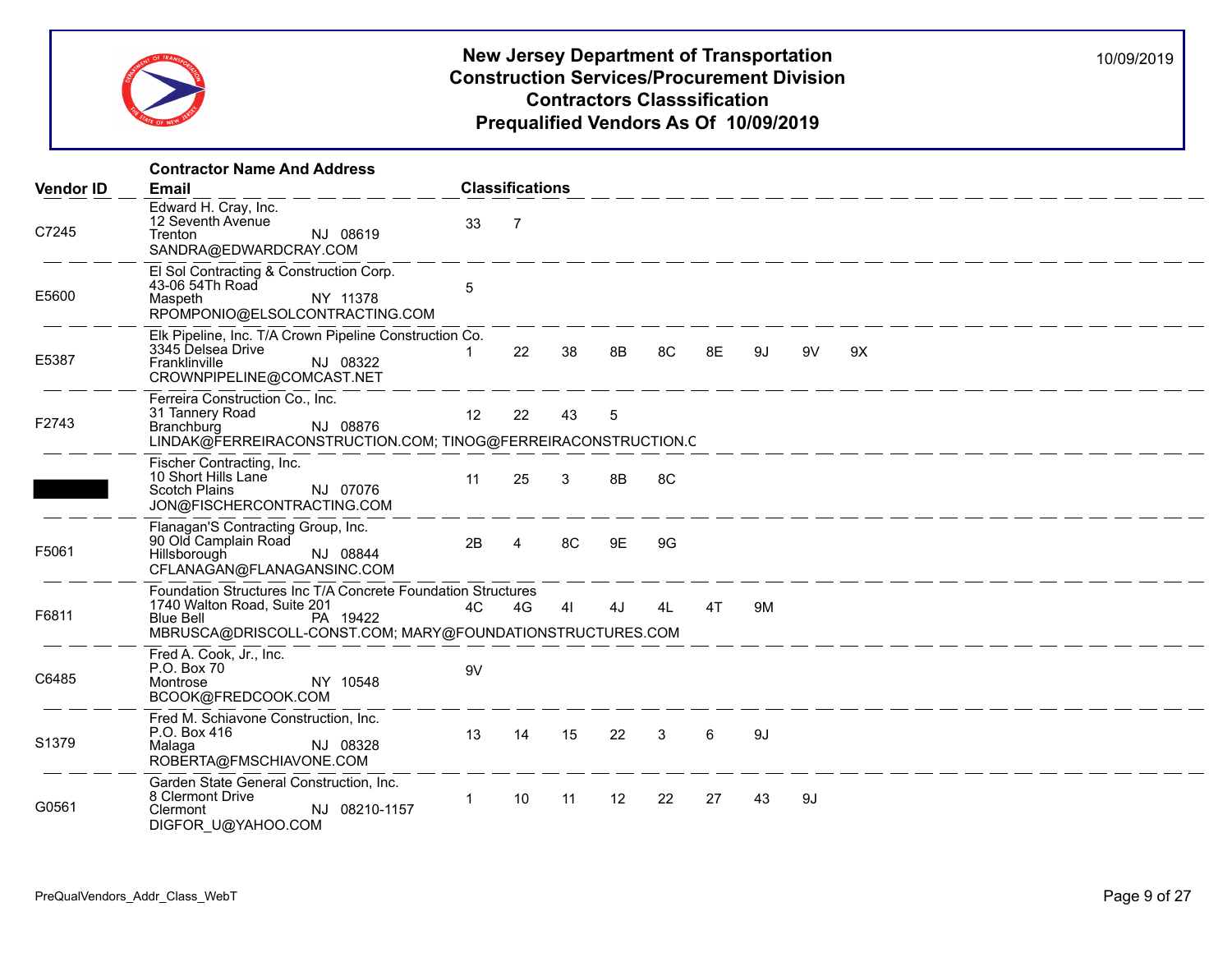

|                  | <b>Contractor Name And Address</b>                                                                                                         |                        |    |                |    |                |    |    |                                                                      |  |  |  |  |
|------------------|--------------------------------------------------------------------------------------------------------------------------------------------|------------------------|----|----------------|----|----------------|----|----|----------------------------------------------------------------------|--|--|--|--|
| <b>Vendor ID</b> | <b>Email</b>                                                                                                                               | <b>Classifications</b> |    |                |    |                |    |    |                                                                      |  |  |  |  |
| G0565            | Garden State Highway Products, Inc.<br>301 Riverside Drive<br>Millville<br>NJ 08332<br>SHARON@SHPINC.COM                                   | 21                     | 24 |                |    |                |    |    |                                                                      |  |  |  |  |
| G0566            | Garden State Sealing, Inc.<br>300 Commerce Drive<br><b>Tinton Falls</b><br>NJ 07753<br>RICHMANNERS@COMCAST.NET; AMY@GARDENSTATESEALING.COM | 23                     | 2A | 4B             | 4N | 8B             | 8C | 8D | 9T                                                                   |  |  |  |  |
| H0632            | George Harms Construction Company, Inc.<br>P.O. Box 817<br>NJ 07727<br>Farmingdale<br>CCARTER@GHCCI.COM; GABADRABO@GHCCI.COM               | 39                     | 42 | 5              | 6  | 8              | 9  |    |                                                                      |  |  |  |  |
| G5094            | Glasgow, Inc.<br>104 Willow Grove Avenue<br>PA 19038-1089<br>Glenside<br>HEATHER.KETTELL@GLASGOWINC.COM                                    | 5                      |    |                |    |                |    |    |                                                                      |  |  |  |  |
| G7192            | <b>Granite Construction Company</b><br>585 West Beach Street<br>CA 95076<br>Watsonville<br>ISABEL.BARRON@GCINC.COM                         | 39                     | 5  | 8              | 9M |                |    |    | <u>. 2001 - 2002 - 2002 - 2002 - 2002 - 2002 - 2002 - 2002 - 200</u> |  |  |  |  |
| G7286            | Great Lakes Dredge & Dock Co., Llc<br>2122 York Road<br>IL 60523<br>Oak Brook<br>BHUTCHINSON@GLDD.COM                                      | $\mathbf{1}$           | 11 | 12             | 20 | $\overline{4}$ |    |    |                                                                      |  |  |  |  |
| G7305            | Green Construction, Inc.<br>26 Elizabeth Street<br>South River<br>NJ 08882<br>JABREU@GREENCONSTRUCTIONNJ.COM                               | 24                     | 3A | $\overline{4}$ | 5  | 8              |    |    |                                                                      |  |  |  |  |
| G7309            | Greenwood Abatement Consultants, Inc.<br>511 Main Street<br>NJ 07405<br><b>Butler</b><br>MGRAURE@AOL.COM; CATHYGURBISZ@AOL.COM             | 91                     |    |                |    |                |    |    |                                                                      |  |  |  |  |
| G7406            | Gres Paving Co., Inc.<br>2475 East State Street<br>Trenton<br>NJ 08619<br>GRESPAVING@AOL.COM                                               | 25                     | 3A |                |    |                |    |    |                                                                      |  |  |  |  |
| H3450            | H&L Contracting, Llc<br>38 Homan Avenue<br>NY 11706<br>Bay Shore<br>KHANEY11@GMAIL.COM; DRYDER555@GMAIL.COM                                | 12                     | 40 | 43             | 4A | 4B             |    |    |                                                                      |  |  |  |  |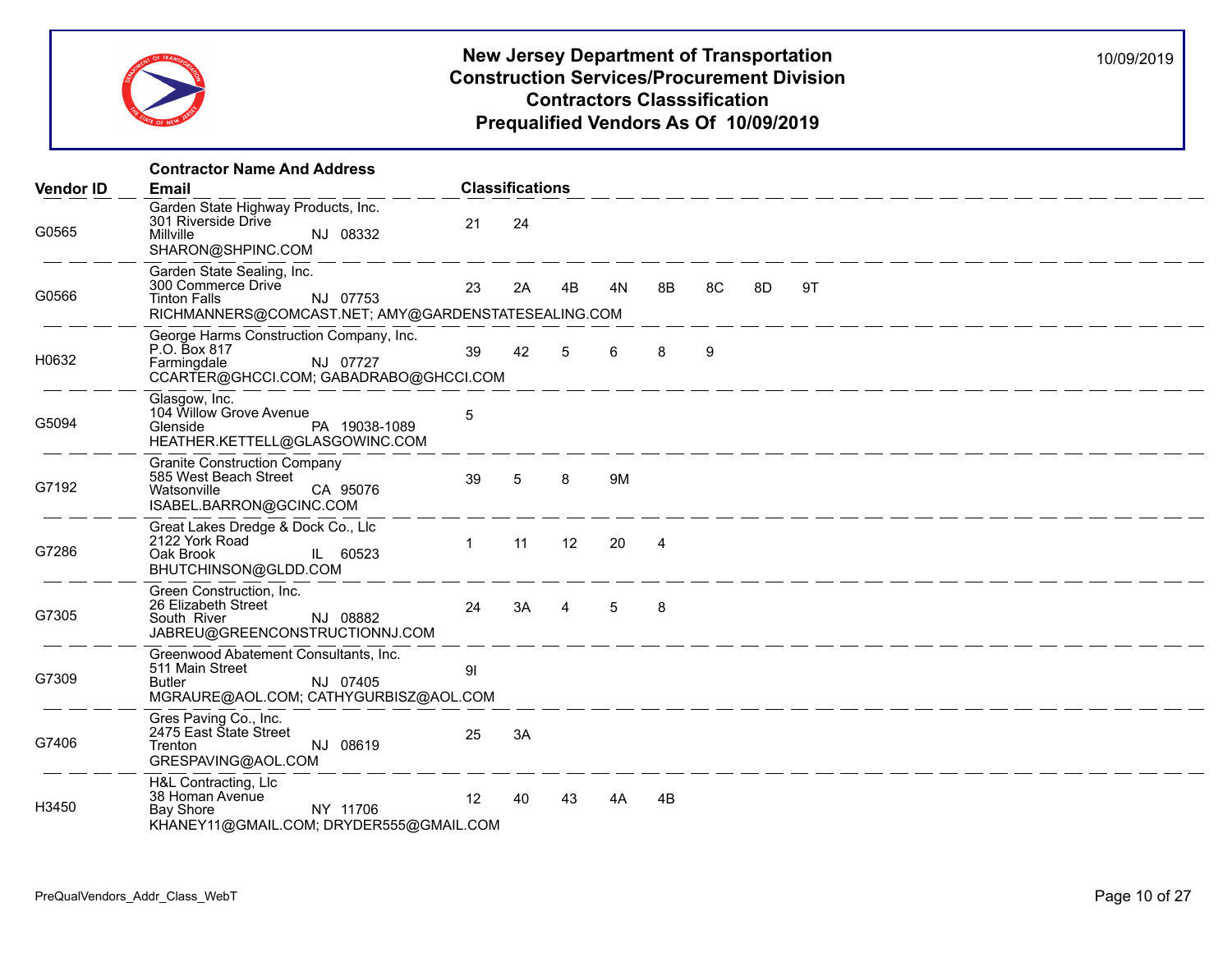

|                  | <b>Contractor Name And Address</b>                                                                                                                          |                 |                        |                |                |    |                                                       |  |  |
|------------------|-------------------------------------------------------------------------------------------------------------------------------------------------------------|-----------------|------------------------|----------------|----------------|----|-------------------------------------------------------|--|--|
| <b>Vendor ID</b> | Email                                                                                                                                                       |                 | <b>Classifications</b> |                |                |    |                                                       |  |  |
| H1815            | H.C. Constructors, Inc.<br>P.O. Box 855<br>NJ 08889<br><b>Whitehouse Station</b><br>HCHOWANSKY@HCCONSTRUCTORS.COM; LCHOWANSKY@HCCONSTRUCTORS                | $\mathbf{1}$    | 14                     | 22             | $\overline{4}$ | 8C | 8E                                                    |  |  |
| H0317            | Halmar International, Llc<br>421 East Route 59<br>NY 10954-2908<br>Nanuet<br>MLARSEN@HALMARINTERNATIONAL.COM; CLARSEN@HALMARINTERNATIONAL                   | 5               |                        |                |                |    |                                                       |  |  |
| B0220            | Hayward Baker, Inc.<br>7550 Teaque Road, Suite 300<br>MD 21076<br>Hanover<br>JAPASTORE@HAYWARDBAKER.COM; HBACCTG@HAYWARDBAKER.COM                           | 11              | 4C                     | 4L             | 4P             | 9F | 9J                                                    |  |  |
| H1717            | Hbc Company, Inc.<br>131 Washington Street<br>NJ 07644<br>Lodi<br>JHOOGENDOORN@HBCCO.COM                                                                    | 22              | 33                     | $\overline{7}$ | 9J             | 9N |                                                       |  |  |
| H9504            | Hutton Construction, Llc<br>41 Village Park Road<br>Cedar Grove<br>NJ 07009-1212<br>HUTTON@HUTTON1.COM                                                      | 22              | 5                      | 9P             |                |    |                                                       |  |  |
| 10080            | laconelli Contracting, Inc.<br>943 Mill Road<br>NJ 08232<br>Pleasantville<br>IACONELLI@AOL.COM                                                              | 10 <sup>°</sup> | 11                     | 1A             | 1C             | 4G |                                                       |  |  |
| 12943            | lew Construction Group, Inc.<br>75 Sculptors Way<br>NJ 08619<br>Trenton <sup>1</sup><br>H.COLEMAN@IEWCONSTRUCTION.COM                                       | 41              | 5                      | $\overline{7}$ |                |    |                                                       |  |  |
|                  | Ipc Lydon, Llc<br>284 Bodwell Street<br>MA 02322<br>Avon<br>JBURKE@IPCLYDON.COM; LSWEENEY@IPCLYDON.COM                                                      | 41              |                        |                |                |    | <u> 2002 - 2002 - 2002 - 2002 - 2002 - 2003 - 200</u> |  |  |
| 18005            | Isc Structures, Inc. T/A Industrial Service Corp.<br>75 Sculptors Way<br>NJ 08619<br>Trenton<br>C.WORTHINGTON@IEWCONSTRUCTION.COM; H.COLEMAN@IEWCONSTRUCTIO | 41              | $\overline{5}$         |                |                |    |                                                       |  |  |
|                  | J. A. Neary Corporation<br>330 Lincoln Boulevard<br>Middlesex<br>NJ 08846<br>DONALYN@NEARYEXCAVATING.COM                                                    | 10 <sup>°</sup> | 22                     | 24             | 3              | 9P |                                                       |  |  |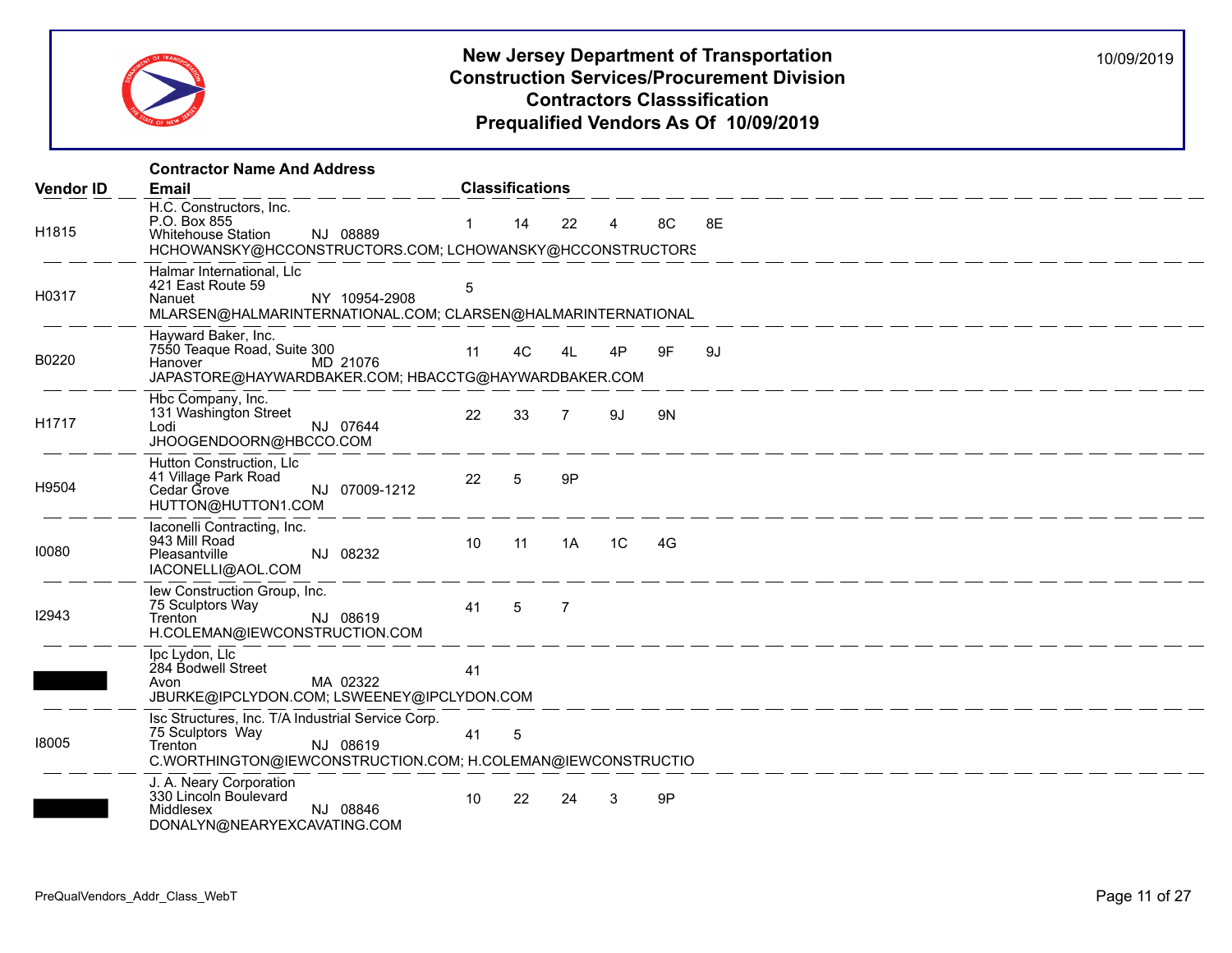

|                  | <b>Contractor Name And Address</b>                                                                                                                                            |                                                        |
|------------------|-------------------------------------------------------------------------------------------------------------------------------------------------------------------------------|--------------------------------------------------------|
| <b>Vendor ID</b> | Email                                                                                                                                                                         | <b>Classifications</b>                                 |
| A5975            | J. Anthony Equipment Co.<br>4201 South Clinton Avenue<br>NJ 07080<br>South Plainfield<br>YARDBOSS4201@AOL.COM; ROB@JANTHONYEQUIPMENT.COM                                      | 4F<br>4Q                                               |
| C7281            | J. Fletcher Creamer & Son, Inc.<br>101 East Broadway<br>NJ 07601-6846<br>Hackensack<br>JSTODNICK@JFCSON.COM; ART.SCHILLING@JFCSON.US                                          | 5                                                      |
| B7339            | J.F. Brennan Co., Inc.<br>818 Bainbridge Street<br>WI 54603<br>La Crosse<br>TSKAU@JFBRENNAN.COM; KBROWN@JFBRENNAN.COM                                                         | 12<br>43<br>90<br>40                                   |
| M6654            | James D. Morrissey, Inc.<br>9119 Frankford Avenue<br>PA 19114-2854<br>Philadelphia<br>SBARCUSKY@JDM-INC.COM                                                                   | 5                                                      |
| A5874            | James J. Anderson Construction Co., Inc.<br>6958 Torresdale Avenue, Suite 200<br>Philadelphia<br>PA 19135<br>JIMV@JJACONSTRUCTION.COM; TONYG@JJACONSTRUCTION.COM              | 17 24<br>10<br>16<br>25 5<br>6E<br>8                   |
| J2344            | Jen Electric, Inc.<br>631 Morris Avenue<br>NJ 07081<br>Springfield<br>JEN@JENELECTRICINC.COM                                                                                  | 7                                                      |
|                  | Johnson Bros. Corporation<br>608 Henrietta Creek Road<br>TX 76262<br>Roanoke<br>JANIE@SOUTHLANDHOLDINGS.COM                                                                   | 5                                                      |
| D2206            | Joseph Defino Trucking Co., Inc. T/A Defino Contracting Co.<br>28 Industrial Drive<br>NJ 07735<br>Cliffwood Beach<br>MMAZZ@DEFINOCONTRACTING.COM; MARIE@DEFINOCONTRACTING.COM | 14 18<br>3A<br>9K<br>24<br>25<br>35<br>4T 5<br>8<br>22 |
| S0503            | Joseph M. Sanzari, Inc.<br>100 West Franklin Street<br>NJ 07601<br>Hackensack<br>RSTEINBERG@SANZARICOMPANIES.COM; JDELL@SANZARICOMPANIES.COM; J                               | 5                                                      |
| J7054            | Jpc Group, Inc.<br>228 Blackwood-Barnsboro Road<br>Blackwood<br>NJ 08012<br>JOEP2@JPCGROUPINC.COM; LICENSING@JPCGROUPINC.COM                                                  | 5                                                      |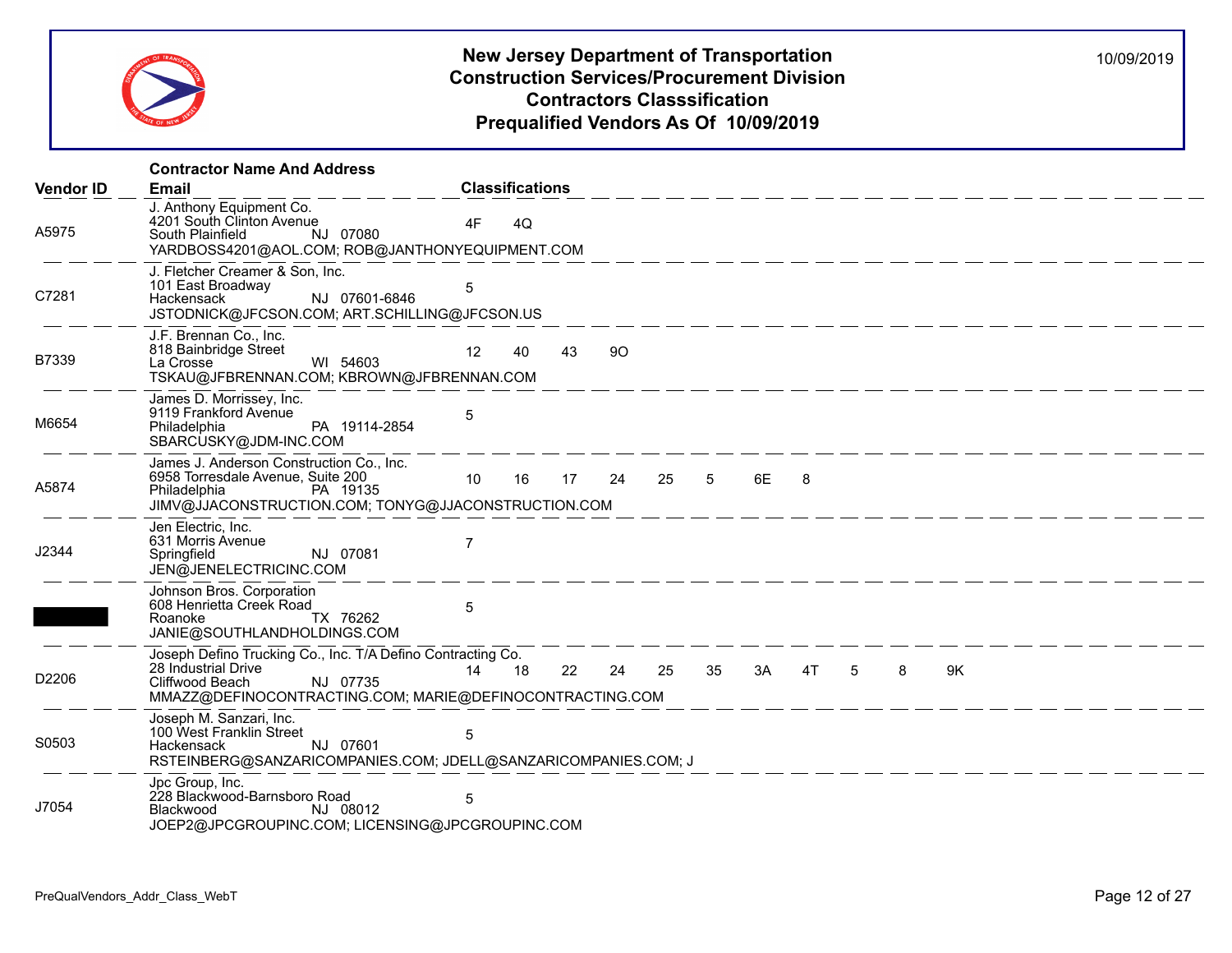

|                  | <b>Contractor Name And Address</b>                                                                                                                |    |                        |                |    |    |    |    |                                                                                                                      |
|------------------|---------------------------------------------------------------------------------------------------------------------------------------------------|----|------------------------|----------------|----|----|----|----|----------------------------------------------------------------------------------------------------------------------|
| <b>Vendor ID</b> | <b>Email</b>                                                                                                                                      |    | <b>Classifications</b> |                |    |    |    |    |                                                                                                                      |
| C7689            | Jrcruz Corp.<br>675 Line Road<br>NJ 07747<br>Aberdeen<br>JTANCSAK@JRCRUZ.COM; RCATAO@JRCRUZ.COM                                                   | 5  | 9X                     |                |    |    |    |    |                                                                                                                      |
| J9320            | Jupiter Painting Contracting Co., Inc.<br>1500 River Road<br>PA 19021<br>Croydon<br>R.MALISSA@JUPITERPCC.COM; H.TSOUROUS@JUPITERPCC.COM           | 23 | 24                     | 4B             | 4D | 4E | 4K | 4N | 9N                                                                                                                   |
| K8281            | K-T Marine, Inc.<br>1160 State Street<br>NJ 08862<br>Perth Amboy<br>KTJBBE@AOL.COM; BELINDA.KERCHNER@KTMARINENJ.COM                               | 4A | 4B                     | 4L             | 4M | 90 |    |    |                                                                                                                      |
| K0445            | Kane Communications, Llc<br>572 Whitehead Road, Suite 201<br>NJ 08619<br>Trenton<br>MKANE@KANECOMM.COM                                            | 22 | 33                     | $\overline{7}$ | 9A | 9B | 9J |    |                                                                                                                      |
| K2491            | Kemsco Construction & Equipment Co., Inc.<br>139 Harper Street<br>Newark <sup>1</sup><br>NJ 07114<br>KEMSCOINC@AOL.COM                            | 22 |                        |                |    |    |    |    | <u> 1990 - An Aon Aon Aon an Aon an Aon an Aon am Am Aon am Aon an Aon an Aon an Aon am Aon am Aon am Aon am Aon</u> |
| D6895            | Kevin Downes Tree Service, Inc.<br>65 Royal Avenue<br>NJ 07506<br>Hawthorne<br>AMYD@DOWNESTREESERVICE.COM; AMYD@DOWNES.PRO                        |    | 6                      |                |    |    |    |    |                                                                                                                      |
| K4223            | Kiewit Infrastructure Company<br>470 Chestnut Ridge Road, 2Nd Floor<br>Woodcliff Lake<br>NJ 07677<br>JENNIE.BOOKOUT@KIEWIT.COM                    | 39 | 41                     | 42             | 5  |    |    |    |                                                                                                                      |
| K4645            | Kiska Construction, Inc.<br>43-10 11Th Street, 2Nd Floor<br>Long Island City NY 11101<br>AKOZBEK@KISKAGROUP.COM; ALP.BAYSAL@KISKACONSTRUCTION.COM | 11 | 1A                     | 26             | 4  | 41 | 8B | 90 | 9Q                                                                                                                   |
| K6434            | Konkus Corporation<br>3322 Route 22 West<br>NJ 08876<br><b>Branchburg</b><br>MEGHAN@KONKUSCORP.COM; KEITH@KONKUSCORP.COM; LBRAUE@KONKUS           | 5  |                        |                |    |    |    |    |                                                                                                                      |
| K7743            | Krisanna Construction, Inc.<br>838 Piney Hollow Road<br>NJ 08037<br>Hammonton<br>KWHITMYER@JCI-KCI.COM; KTHOMPSON@JCI-KCI.COM                     | 25 | 3A                     | 6C             | 8C |    |    |    |                                                                                                                      |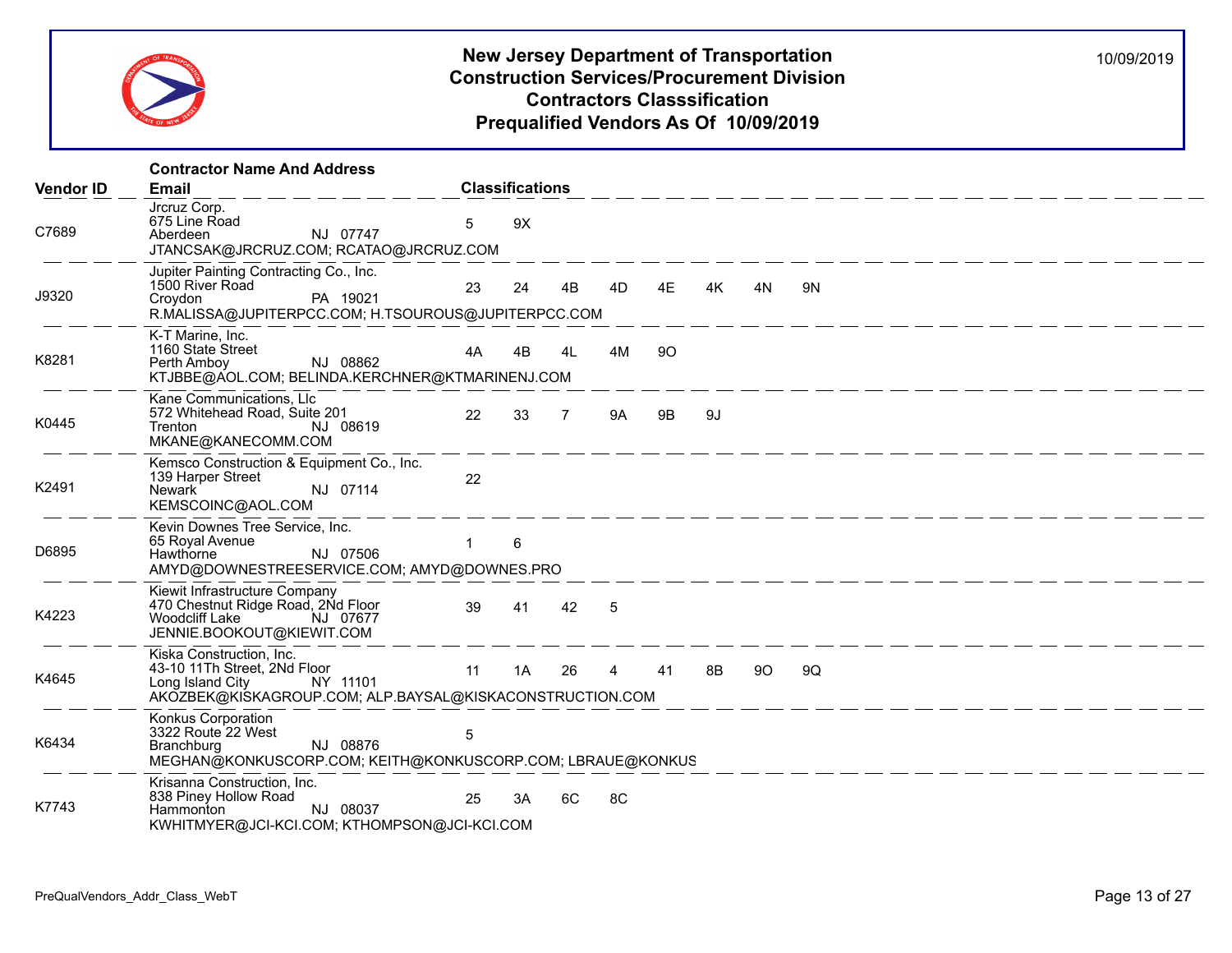

|                  | <b>Contractor Name And Address</b>                                                                                                                       |    |                        |    |    |    |    |    |                                  |   |                                                                        |  |  |  |
|------------------|----------------------------------------------------------------------------------------------------------------------------------------------------------|----|------------------------|----|----|----|----|----|----------------------------------|---|------------------------------------------------------------------------|--|--|--|
| <b>Vendor ID</b> | <b>Email</b>                                                                                                                                             |    | <b>Classifications</b> |    |    |    |    |    |                                  |   |                                                                        |  |  |  |
| K8713            | Kyle Conti Construction, Llc<br>749 Clawson Avenue<br>NJ 08844<br>Hillsborough<br>KYLE@KCONTI.COM                                                        | 5  |                        |    |    |    |    |    | <u> — — — — — — — — — — — — </u> |   |                                                                        |  |  |  |
| L4850            | L & L Painting Co., Inc.<br>900 South Oyster Bay Road<br>Hicksville<br>NY 11801<br>MJAMES@LLPAINT.COM                                                    | 4K | 4N                     |    |    |    |    |    |                                  |   |                                                                        |  |  |  |
| L4853            | L & L Paving Company, Inc.<br>89 Yellowbrook Road<br>NJ 07727<br>Farmingdale<br>LANCE@LLPAVING.COM; LORENZA@LLPAVING.COM                                 | 25 | 37                     | 3A | 4G | 8B | 8C | 8D |                                  |   |                                                                        |  |  |  |
|                  | L & L Property Enterprises, Llc<br>32F Wernik Place<br>NJ 08840<br>Metuchen<br>KRISTEN@LANDLPROPERTY.COM                                                 | 17 | 18                     | 21 | 22 | 24 | 25 | 2A | 2B                               | 6 | $\overline{7}$                                                         |  |  |  |
| L0412            | L & R Construction Company, Inc.<br>P.O. Box 215<br>Haddonfield<br>NJ 08033-0209<br>JUDITH.VOLLMER@COMCAST.NET                                           | 4M |                        |    |    |    |    |    |                                  |   |                                                                        |  |  |  |
| F2693            | L. Feriozzi Concrete Co.<br>3010 Sunset Avenue<br>NJ 08401<br><b>Atlantic City</b><br>MAILBOX@LFERIOZZI.COM                                              | 3B | 4B                     | 4S | 4T | 5  | 8B | 8C | 8E                               |   |                                                                        |  |  |  |
| L0120            | Lafayette Utility Construction Co., Inc.<br>9 Atlantic Avenue<br>NJ 08234-5631<br>Egg Harbor Township<br>MARIALUTIL@COMCAST.NET; DAVEJRLUTIL@COMCAST.NET | 11 | 1B                     | 22 | 4L | 9P |    |    |                                  |   |                                                                        |  |  |  |
|                  | Landberg Construction, Llc<br>82 Tuckahoe Road<br>NJ 08317<br>Dorothy<br>MIKE@LANDBERGCONSTRUCTION.COM                                                   | 25 | 3A                     | 8B | 8C | 8D |    |    |                                  |   | <u> 1990 - An An Aonaichte ann an Aonaichte ann an 1991. Bha an t-</u> |  |  |  |
| L1325            | Lc Equipment, Inc.<br>394 Route 49<br>Tuckahoe<br>NJ 08250<br>LIZCONRAD@LCEQUIPMENT.COM; CATHY@LCEQUIPMENT.COM                                           | 21 | 24                     |    |    |    |    |    |                                  |   |                                                                        |  |  |  |
| L2960            | Lexa Concrete, Llc<br>11 Commerce Way Drive<br>NJ 08037<br>Hammonton<br>LEXACONCRETE@AOL.COM                                                             | 8C | 8D                     |    |    |    |    |    |                                  |   |                                                                        |  |  |  |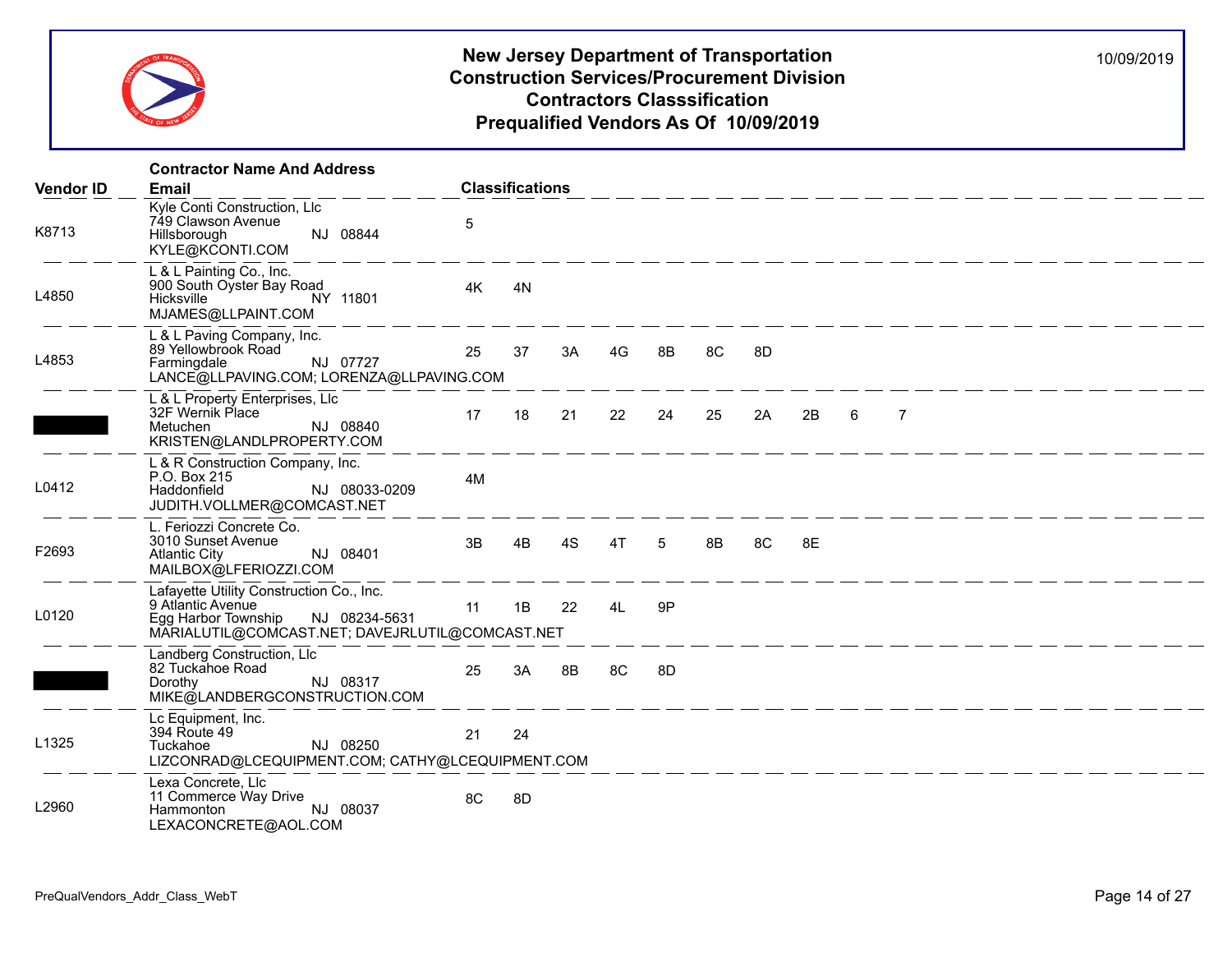

|                  | <b>Contractor Name And Address</b>                                                                                                                        |          |                        |                |                |    |    |            |    |    |                |    |                |   |  |
|------------------|-----------------------------------------------------------------------------------------------------------------------------------------------------------|----------|------------------------|----------------|----------------|----|----|------------|----|----|----------------|----|----------------|---|--|
| <b>Vendor ID</b> | <b>Email</b>                                                                                                                                              |          | <b>Classifications</b> |                |                |    |    |            |    |    |                |    |                |   |  |
| L4043            | Liberty Maintenance, Inc.<br>777 North Meridian Road<br>OH 44509<br>Youngstown<br>CKALIKATZAROS@AOL.COM; CK@LIBERTYMAINTENANCEINC.COM                     | 4K       | 4N                     |                |                |    |    |            |    |    |                |    |                |   |  |
| L4469            | Linde-Griffith Construction Co.<br>152 Passaic Street<br>NJ 07104<br>Newark<br>RAY@LINDE-GRIFFITH.COM                                                     | 4        | 4A                     | 4B             | 4L             |    |    | __________ |    |    |                |    |                |   |  |
| L6135            | Loftus Construction, Inc.<br>1903 Taylors Lane<br>NJ 08077<br>Cinnaminson<br>KDIVECE@LOFTUSCONSTRUCTION.COM                                               | 24       | 5                      | 8              |                |    |    |            |    |    |                |    |                |   |  |
| L6368            | Long Fence Company, Inc.<br>8545 Edgeworth Drive<br>MD 20743-3741<br>Capitol Heights<br>JCUNNINGHAM@LONGFENCE.COM; SMATTIS@LONGFENCE.COM; BLRITTER@L      | 13       | 15                     | 16             | 21             | 4D |    |            |    |    |                |    |                |   |  |
| M0002            | M. Painting Company, Inc.<br>200-206 Delancy Street<br>NJ 07105<br>Newark<br>MPAINTINC@MSN.COM                                                            | 23       | 4K                     | 4N             |                |    |    |            |    |    |                |    |                |   |  |
| R8552            | M.L. Ruberton Construction Co., Inc.<br>P.O. Box 564<br>NJ 08037<br>Hammonton<br>LIZ@RUBERTON.COM                                                         | 11<br>9K | 13<br>9P               | 14             | 15             | 16 | 1B | 21         | 22 | 24 | $\overline{4}$ | 4O | $\overline{7}$ | 8 |  |
|                  | Manson Construction Company<br>5209 East Marginal Way South<br>WA 98134<br>Seattle<br>PROPOSALS@MANSONCONSTRUCTION.COM; SNESS@MANSONCONSTRUCTIO           | 12       | 1A                     | 39             | $\overline{4}$ | 40 | 43 | 9M         |    |    |                |    |                |   |  |
| M0545            | Marbro, Inc.<br>127 Pine Street<br>NJ 07042-0134<br>Montclair<br>MAR9400@COMCAST.NET; CSALVATORE@MARBROINC.COM                                            |          | 22                     | $\overline{4}$ |                |    |    |            |    |    |                |    |                |   |  |
| M0725            | Masonry Preservation Group, Inc.<br>1650 Hylton Road<br>NJ 08110<br>Pennsauken<br>RMCCAW@MPGNJ.COM                                                        | 19       | 23                     | 8B             | 9F             | 9G |    |            |    |    |                |    |                |   |  |
| M0767            | Mass Electric Construction Comapny<br>400 Totten Pond Road, Suite 400<br>Waltham<br>MA 02451-2051<br>SHANNON.PECHAR@KIEWIT.COM; JENNIE.BOOKOUT@KIEWIT.COM | 22       | 33                     | 41             | -7             |    |    |            |    |    |                |    |                |   |  |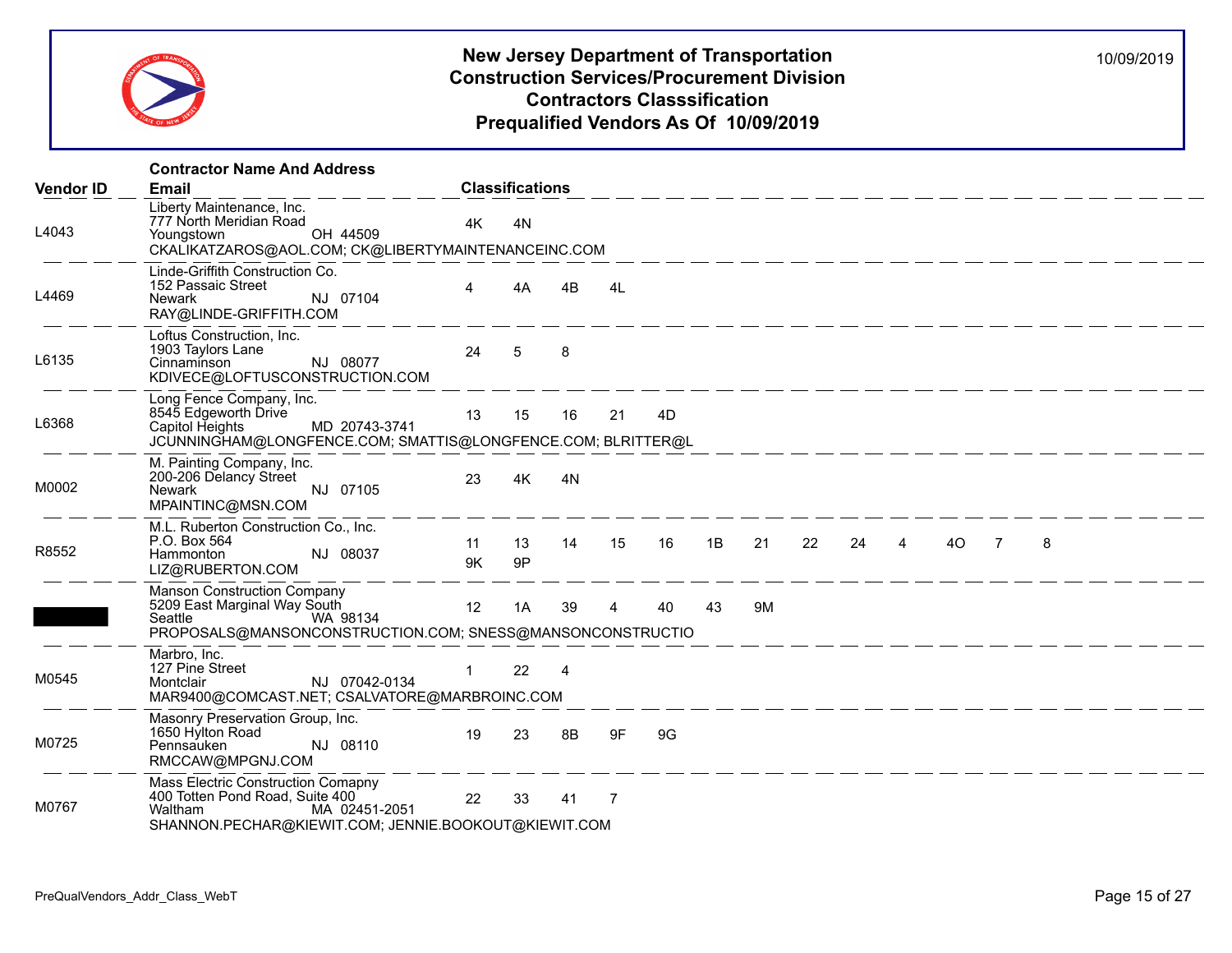

| <b>Vendor ID</b> | <b>Contractor Name And Address</b><br><b>Email</b>                                                                                                      |                 | <b>Classifications</b> |    |                                                                                  |    |          |    |    |    |    |                                                                                                                                                                                                                               |              |    |
|------------------|---------------------------------------------------------------------------------------------------------------------------------------------------------|-----------------|------------------------|----|----------------------------------------------------------------------------------|----|----------|----|----|----|----|-------------------------------------------------------------------------------------------------------------------------------------------------------------------------------------------------------------------------------|--------------|----|
| M0815            | Mathis Construction Co., Inc.<br>1510 Route 539, Suite #1<br>NJ 08087<br>Little Egg Harbor<br>CHRISTOPHERMATHIS@MATHISCONST.COM; MAIL@MATHIS&BNST&OM 9P | 10 <sup>°</sup> | 11                     | 13 | 22                                                                               | 24 | 25<br>9V | 3A | 4A | 4G | 41 | 6B                                                                                                                                                                                                                            | 6D           | 6E |
| M1635            | Mckinney Drilling Company, Llc<br>7550 Teague Road, Suite 300<br>Hanover MD 21076<br>MESHAKRA@HAYWARDBAKER.COM; HBACCTG@HAYWARDBAKER.COM                | 4C              | 4G                     |    |                                                                                  |    |          |    |    |    |    |                                                                                                                                                                                                                               | ____________ |    |
| M2112            | Meco Constructors, Inc.<br>684 Dunksferry Road<br>Bensalem<br>PA 19020<br>FGALLO@MECOCONSTRUCTORS.COM; JSEDOR@MECOCONSTRUCTORS.COM;                     | 10 <sup>1</sup> | 11                     | 22 | 37                                                                               | 3A | 4T       | 8C | 9J |    |    |                                                                                                                                                                                                                               |              |    |
| M2163            | Medio Construction Co., Inc.<br>214 South Laurel Street<br>NJ 08326<br>Landisville<br>FMEDIO@COMCAST.NET                                                | 4F              | 8C                     |    |                                                                                  |    |          |    |    |    |    | —————————————                                                                                                                                                                                                                 |              |    |
| M2685            | Merco, Inc. D/B/A Merco Of New Jersey, Inc.<br>1117 State Route 31<br>NJ 08833<br>Lebanon<br>MERCO@MERCOINC.COM                                         | 5               | 9M                     | 9X |                                                                                  |    |          |    |    |    |    |                                                                                                                                                                                                                               |              |    |
|                  | <b>Michels Corporation</b><br>817 West Main Street<br>WI 53006<br><b>Brownsville</b><br>QUALIFICATIONS@MICHELS.US                                       | 5               | 8                      |    | المساحسة المساحسة المساحسة المساحسة المساحسة المساحسة المساحسة المساحسة المساحسة |    |          |    |    |    |    |                                                                                                                                                                                                                               |              |    |
| M4139            | Midlantic Construction, Llc<br>371 North Main Street<br>NJ 08005<br>Barnegat<br>SWOOD@MIDLANTICCONSTLLC.COM                                             | $\sqrt{5}$      |                        |    |                                                                                  |    |          |    |    |    |    | the control of the control of the control of the control of the control of the control of the control of the control of the control of the control of the control of the control of the control of the control of the control |              |    |
|                  | Mike Fitzpatrick Contractors, Inc.<br>18 Cozy Lake Road<br>Oak Ridge<br>NJ 07438<br>SHANNON@MIKEFITZPATRICK.COM                                         | 3A              | 8C                     |    |                                                                                  |    |          |    |    |    |    |                                                                                                                                                                                                                               |              |    |
| M6019            | Mobile Dredging & Video Pipe, Inc.<br>3100 Bethel Road<br>PA 19013<br>Chester<br>FPURCELL@MOBILEDREDGING.COM; JVETTER@MDVPINC.COM                       | 12              | 40                     | 43 | 9V                                                                               |    |          |    |    |    |    |                                                                                                                                                                                                                               |              |    |
| M6426            | Monoko, Llc<br>760 Bayshore Drive<br>FL 34689<br>Tarpon Springs<br>MONOKOLLC@AOL.COM                                                                    | 4K              |                        |    |                                                                                  |    |          |    |    |    |    |                                                                                                                                                                                                                               |              |    |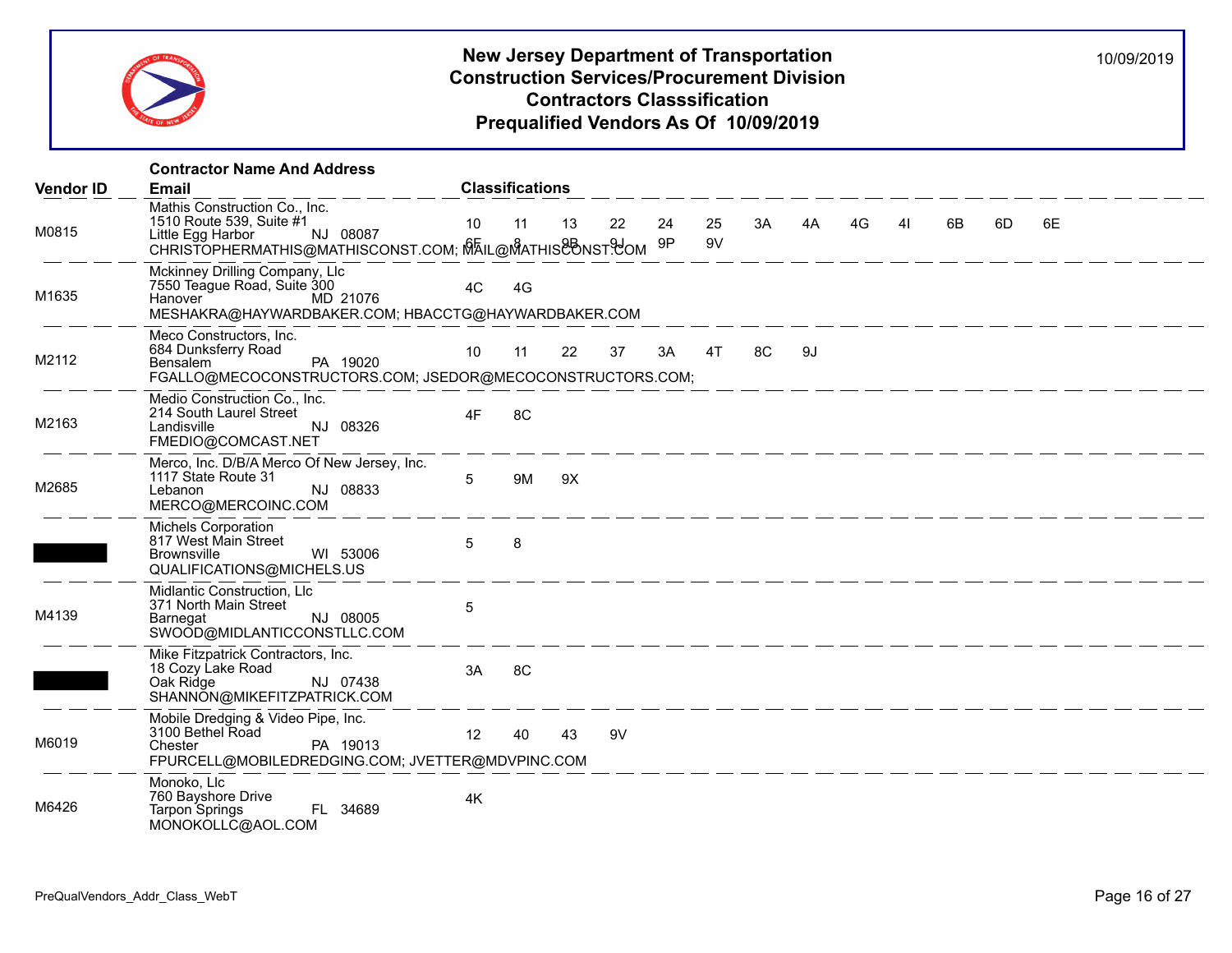

|                  | <b>Contractor Name And Address</b>                                                                                                              |    |                        |    |    |    |    |    |    |
|------------------|-------------------------------------------------------------------------------------------------------------------------------------------------|----|------------------------|----|----|----|----|----|----|
| <b>Vendor ID</b> | Email                                                                                                                                           |    | <b>Classifications</b> |    |    |    |    |    |    |
| M6435            | Montana Construction Corp., Inc.<br>80 Contant Avenue<br>NJ 07644<br>Lodi<br>LSANTAITE@MONTANACONSTRUCTIONINC.COM                               | 5  |                        |    |    |    |    |    |    |
| M6587            | Moretrench American Corp.<br>100 Stickle Avenue<br>NJ 07866<br>Rockaway<br>HSKIRPTUNAS@MORETRENCH.COM; PREQUAL@MORETRENCH.COM; JKIERNAI         | 11 | 4C                     | 4L | 4P | 4T | 9A | 9F | 9M |
| M6816            | Mount Construction Co., Inc.<br>427 South White Horse Pike<br>NJ 08009<br>Berlin<br>JFINNIGAN@MOUNTCONSTRUCTION.COM                             | 17 | 18                     | 37 | 41 | 5  | 9V |    |    |
| M9422            | Mv Contracting, Inc.<br>91 Harrow Drive<br>NJ 07067<br>Colonia<br>MARIA@MVCONTRACT.COM                                                          | 8A | 8B                     | 8C |    |    |    |    |    |
|                  | N.C. & Sons, Inc. Dba The Nicholson Corporation<br>201 Chambersbrook Road<br>NJ 08876<br>Branchburg<br>ACCOUNTING@NICHOLSONCORP.COM             | 3A | 8C                     | 9J |    |    |    |    |    |
| N0140            | Nagi Construction Company<br>P.O. Box 701<br>NJ 07041<br>Millburn<br>NAGICORP@AOL.COM                                                           | 5  |                        |    |    |    |    |    |    |
| N0817            | National Water Main Cleaning Company<br>1806 Newark Turnpike<br>NJ 07032-4314<br>Kearny<br>BIDREG@NWMCC.COM                                     | 1B | 9V                     |    |    |    |    |    |    |
| N2804            | Neshaminy Constructors, Inc.<br>1839 Bustleton Pike<br>PA 19053<br>Feasterville<br>MIKE.PAULOSKY@NCI3.COM; HWIZMERSKI@NCI3.COM                  | 5  |                        |    |    |    |    |    |    |
| N2943            | New Prince Concrete Construction Co., Inc.<br>215 Ellen Terrace<br>NJ 07601-5538<br>Hackensack<br>MAISANO@NEWPRINCECONCRETE.COM                 | 5  |                        |    |    |    |    |    |    |
| N6682            | North Star Painting Co., Inc.<br>3526 Mccartney Road<br>OH 44505<br>Youngstown<br>PSTERLING@NORTHSTARPAINTINGCO.COM; NORTHSTAR@NORTHSTARPAINTIN | 4K | 4N                     |    |    |    |    |    |    |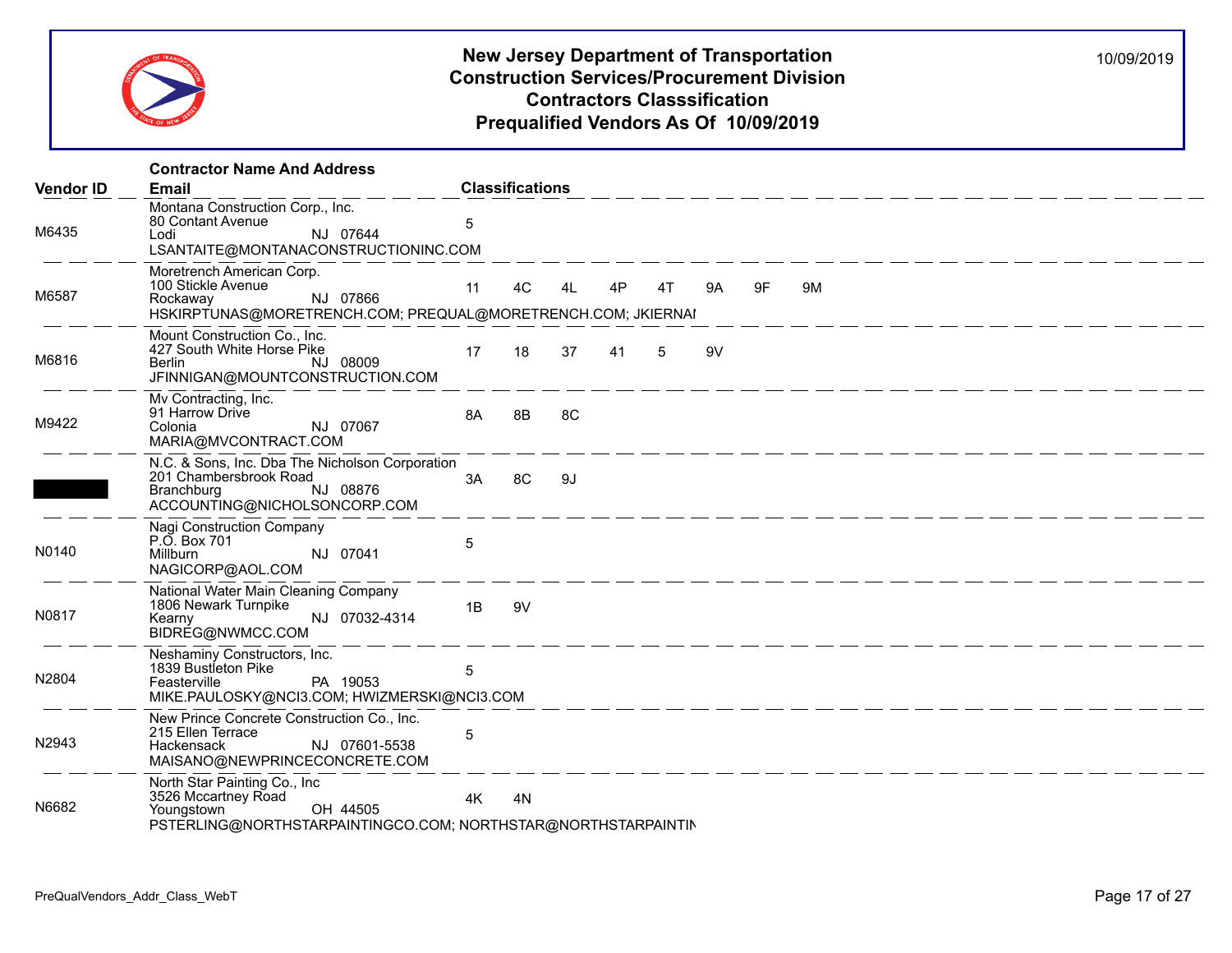

|                  | <b>Contractor Name And Address</b>                                                                                                                     |    |                        |    |    |    |    |      |    |                                                                                   |  |  |
|------------------|--------------------------------------------------------------------------------------------------------------------------------------------------------|----|------------------------|----|----|----|----|------|----|-----------------------------------------------------------------------------------|--|--|
| <b>Vendor ID</b> | <b>Email</b>                                                                                                                                           |    | <b>Classifications</b> |    |    |    |    |      |    |                                                                                   |  |  |
| N6512            | Northeast Remsco Construction, Inc.<br>1433 Highway 34 South<br>NJ 07727<br>Farmingdale<br>ENGINEERING@NORTHEASTREMSCO.COM; CROBBINS@NORTHEASTREMSCO.( | 5  | 9X                     |    |    |    |    |      |    |                                                                                   |  |  |
| N9654            | Nyleve Bridge Corp.<br>1540 Chestnut Street<br>Emmaus<br>PA 18049<br>SGUIGNET@SCHULTZORG.COM                                                           | 5  |                        |    |    |    |    |      |    | <u> 2001 - An An Aon ann an Aon an Aon an Aon an Aon an Aon an Aon an Aon an </u> |  |  |
| O3089            | Oglesby Construction, Inc.<br>1600 Toledo Road<br>OH 44857<br>Norwalk<br>LISAG@OGLESBY.NET                                                             | 17 | 18                     |    |    |    |    |      |    |                                                                                   |  |  |
| O6472            | Orchard Holdings, Llc<br>1913 Atlantic Avenue, Suite 193<br>NJ 08736<br>Manasquan<br>ACCOUNTING@OHELECTRICLLC.COM; FRED@OHELECTRICLLC.COM              | 15 | 1B                     | 25 | 2B | 33 |    | 4L 7 | 8C | 9D                                                                                |  |  |
| P0313            | Palmer West Associates, Inc. T/A A&J Construction Co.<br>5026 Industrial Road<br>NJ 07727<br>Farmingdale<br>ALLENM@AJCONSTRUCT.COM                     | 1C | 22                     | 27 | 29 | 38 | 4L | -9J  |    |                                                                                   |  |  |
| P2769            | Persistent Construction, Inc.<br>58 Industrial Avenue<br>NJ 07022<br>Fairview<br>AGRANO@PERSISTENTCONSTRUCTION.COM                                     | 5  |                        |    |    |    |    |      |    |                                                                                   |  |  |
| P2884            | Petillo. Inc.<br>167 Flanders Netcong Road<br>NJ 07836<br>Flanders<br>MPETILLO@PETILLO.COM; RGINDA@PETILLO.COM                                         | 10 | 13                     | 22 | 24 | 3A | 4B | 4T   | 8B | 8C                                                                                |  |  |
| P2877            | Petrongolo Contractors, Inc.<br>712 Creek Road<br>NJ 08031<br>Bellmawr<br>RPP129@COMCAST.NET                                                           | 22 | 24                     | 25 | 3  | 4G | 41 | 4T   | 8  | 9V                                                                                |  |  |
|                  | Phoenix Marine Co. De, Llc<br>449 Washington Road<br>NJ 08872<br>Sayreville<br>HCHARLES@PHOENIXMARINE.COM; KWARD@PHOENIXMARINE.COM                     | 4A | 4B                     | 4M | 8B | 90 |    |      |    |                                                                                   |  |  |
| P4355            | Pillari Brothers Construction Corp.<br>65 Squankum Yellowbrook Road<br>NJ 07727<br>Farmingdale<br>LPILLARI@PILLARIBROS.COM; DPEREZ@PILLARIBROS.COM     | 22 | 5                      |    |    |    |    |      |    |                                                                                   |  |  |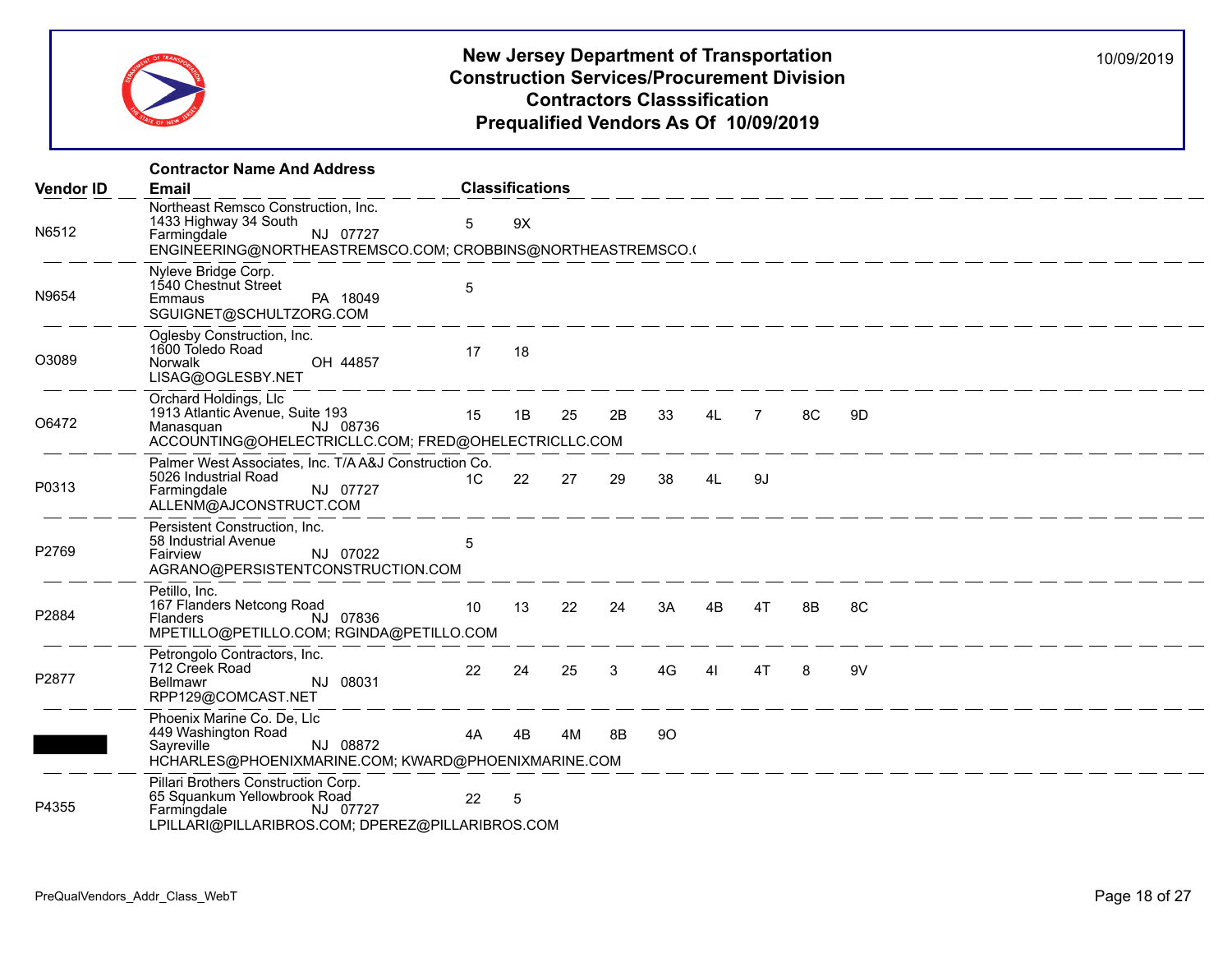

|                  | <b>Contractor Name And Address</b>                                                                                                    |              |                        |                |           |                |    |                                                                               |  |  |  |
|------------------|---------------------------------------------------------------------------------------------------------------------------------------|--------------|------------------------|----------------|-----------|----------------|----|-------------------------------------------------------------------------------|--|--|--|
| <b>Vendor ID</b> | <b>Email</b>                                                                                                                          |              | <b>Classifications</b> |                |           |                |    |                                                                               |  |  |  |
| P4863            | Pkf Mark lii, Inc.<br>17 Blacksmith Road, Suite 101<br>PA 18940<br>Newtown<br>EAK@PKFM.COM; DRM@PKFM.COM                              | 33           | 5                      | $\overline{7}$ |           |                |    |                                                                               |  |  |  |
| P6885            | Power Concrete Co., Inc.<br>497 Raymond Boulevard<br>NJ 07105<br>Newark<br>NSINGH@POWERCONCRETECOINC.COM; JRCAS@POWERCONCRETECOINC.CC | 5            | 8                      |                |           |                |    |                                                                               |  |  |  |
| P7569            | Proshot Concrete, Inc.<br>4158 Musgrove Drive<br>AL 35630<br>Florence<br>TONY@PROSHOTCONCRETE.COM; DONNIE@PROSHOTCONCRETE.COM         | 19           | 4B                     | 4P             | 8B        |                |    |                                                                               |  |  |  |
| R7508            | R & R Construction Co., Inc.<br>105-B Parker Road<br>NJ 07930<br>Chester<br>MDURYEA@RRCONSTRUCTIONNJ.COM                              | $\mathbf{1}$ | 22                     | 2A             | 4G        | $\overline{4}$ |    |                                                                               |  |  |  |
| R9610            | R.W.V. Land-Livestock South, Inc.<br>P.O. Box 1323<br>NJ 08527<br>Jackson<br>RWVOGEL@OPTONLINE.NET                                    | $\mathbf{1}$ | 37                     | 4G             |           |                |    | <u> 1990 - An An Aon an Aon an Aon an Aon an Aon an Aon an Aon an Aon an </u> |  |  |  |
| R0184            | Railroad Construction Co. Of South Jersey, Inc.<br>705 Mantua Avenue<br>NJ 08066<br>Paulsboro<br>RCC@RAILNJ.COM; PREQUAL@RAILNJ.COM;  | 9L           |                        |                |           |                |    |                                                                               |  |  |  |
| R0180            | Railroad Construction Company, Inc.<br>75-77 Grove Street<br>NJ 07503<br>Paterson<br>PREQUALS@RCCMAIL.NET; BIDGROUP@RCCMAIL.NET       | $\mathbf{1}$ | 16                     |                | 22 24 4 5 |                |    | 9L                                                                            |  |  |  |
| R0187            | Railroad Constructors, Inc.<br>705 Mantua Avenue<br>NJ 08066<br>Paulsboro<br>PAT@RAILNJ.COM; PREQUAL@RAILNJ.COM                       | 9L           |                        |                |           |                |    |                                                                               |  |  |  |
| R0232            | Ram Construction Services Of Michigan, Inc.<br>13800 Eckles Road<br>MI 48150<br>Livonia<br>CGALLINA@RAMSERVICES.COM                   | 23           | 4B                     | 4H             | 4N        | 8B             | 8C | 8D                                                                            |  |  |  |
| R1816            | Rcc Fabricators, Inc.<br>2035 Route 206 South<br>NJ 08088<br>Southampton<br>PREQUALS@RCCMAIL.NET                                      | 4B           | 4D                     | 4E             | 40        | 4Q             | 9K |                                                                               |  |  |  |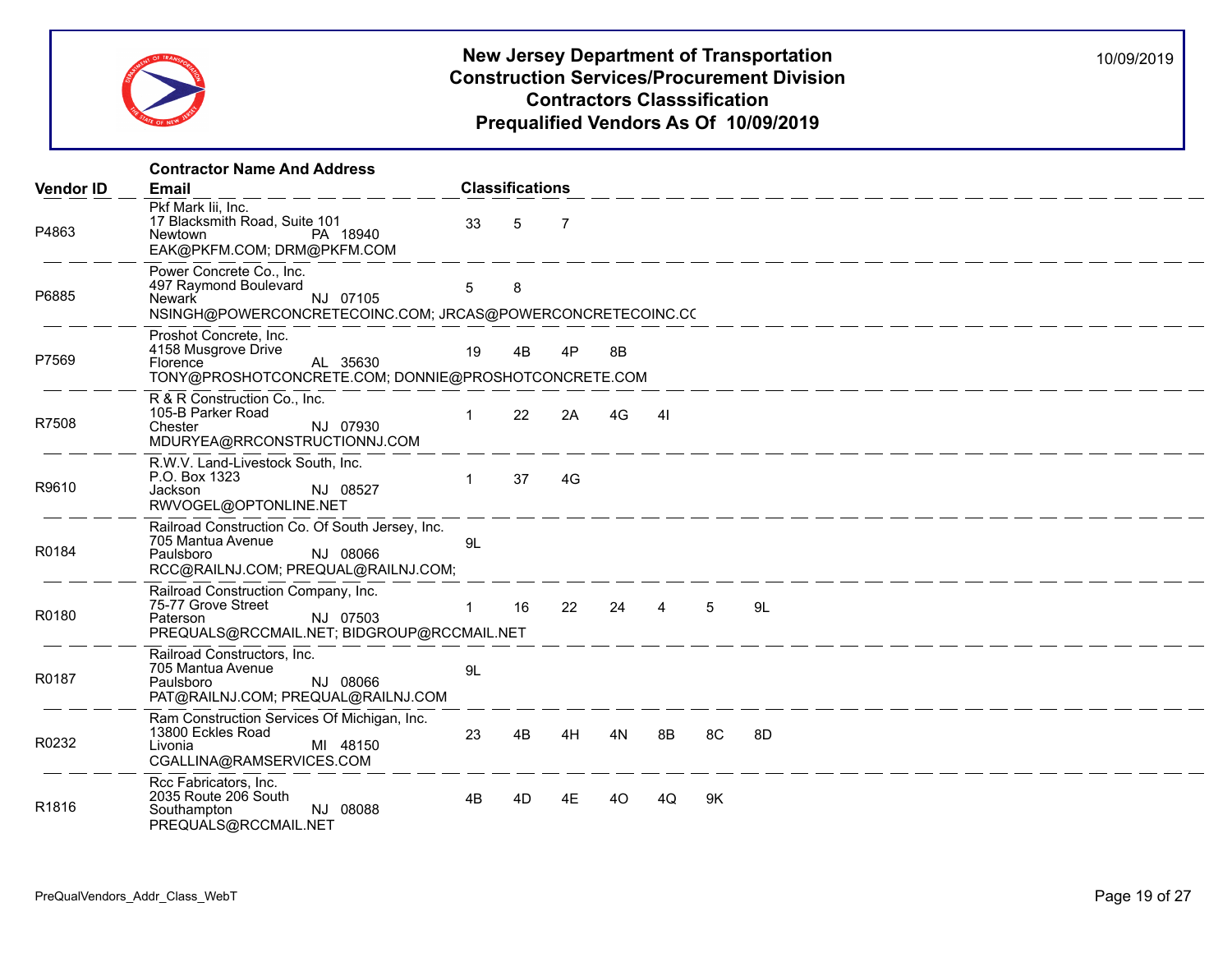

|                  | <b>Contractor Name And Address</b>                                                                                                    |                                                                                       |  |
|------------------|---------------------------------------------------------------------------------------------------------------------------------------|---------------------------------------------------------------------------------------|--|
| <b>Vendor ID</b> | <b>Email</b>                                                                                                                          | <b>Classifications</b>                                                                |  |
| R2277            | Reilly Sweeping, Inc.<br>10 Kresge Road<br>PA 19030<br><b>Fairless Hills</b><br>PREILLY@REILLYSWEEPING.COM; TESTEL@REILLYSWEEPING.COM | 37                                                                                    |  |
|                  | Reivax Contracting Corp.<br>68 Finderne Avenue<br>NJ 08807<br><b>Bridgewater</b><br>XPIMENTA@REIVAXCONTRACTING.COM                    | 10<br>22<br>25<br>$3A \qquad 4$<br>-8                                                 |  |
| R2501            | Rencor, Inc.<br>24 Tannery Road<br>NJ 08876<br>Somerville<br>RENCOR@RENCORINC.NET; LIZRENDA@RENCORINC.NET                             | 5                                                                                     |  |
| R2508            | Renda Roads, Inc.<br>109 Honey Man Road<br>NJ 08888<br>Whitehouse                                                                     | 3A<br>PETERDELORIA@RENDAROADS.COM; LIZ@RENDAROADS.COM; OFFICEADMIN(                   |  |
| P4195            | Richard E. Pierson Construction Co., Inc.<br>P.O. Box 430<br>NJ 08098<br>Woodstown                                                    | 5<br>CCOLES@REPIERSON.COM; INFO@REPIERSON.COM; PSTUBBS@REPIERSON.C                    |  |
| S4998            | Ricky Slade Construction, Inc.<br>54 Slade Lane<br>NJ 08302<br>Bridgeton<br>RICKYJSLADEINC@AOL.COM                                    | 1C<br>22<br>2B<br>4G<br>8C<br>1A                                                      |  |
| R4689            | Ritacco Construction, Inc.<br>10 Lawrence Street<br>NJ 07109<br><b>Belleville</b><br>RRITACCO@RITACCO.COM                             | 5<br>8                                                                                |  |
| R6002            | Road Safety Systems, Llc<br>12 Park Drive<br>NJ 08088<br>Shamong<br>JOHN@ROADSAFETYSYSTEM.COM                                         | 13<br>15<br>16<br>21<br>24<br>4D<br>40<br>9K                                          |  |
|                  | Roadsafe Traffic Systems, Inc.<br>8750 West Bryn Mawr Avenue, Suite 4<br>IL 60631<br>Chicago                                          | 17<br>18<br>21<br>24<br>TMINORI@ROADSAFETRAFFIC.COM; WSHARTLE@ROADSAFETRAFFIC.COM; AP |  |
| R6029            | Rock & Company<br>P.O. Box 568<br>CO 80601<br><b>Brighton</b>                                                                         | 19<br>9G<br>4P<br>ALLISON@ROCKANDCO.COM; MELLISA@ROCKANDCO.COM; PREQUAL@ROCKA         |  |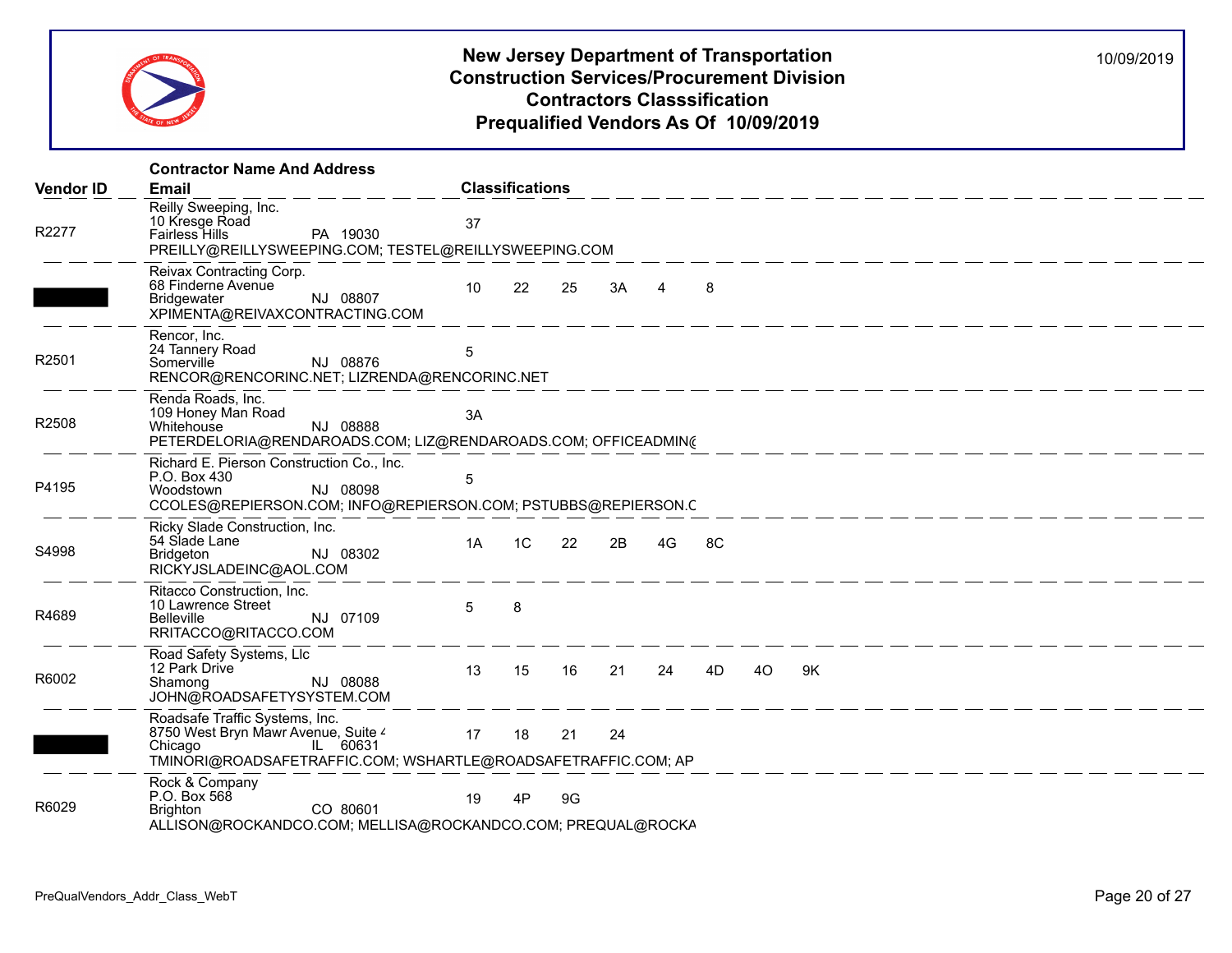

|                  | <b>Contractor Name And Address</b>                                                                                                                                         |                |                        |    |                |    |    |              |    |    |    |    |    |    |  |
|------------------|----------------------------------------------------------------------------------------------------------------------------------------------------------------------------|----------------|------------------------|----|----------------|----|----|--------------|----|----|----|----|----|----|--|
| <b>Vendor ID</b> | Email                                                                                                                                                                      |                | <b>Classifications</b> |    |                |    |    |              |    |    |    |    |    |    |  |
| R6326            | Roman Asphalt Corp.<br>14 Ogden Street<br>NJ 07104<br>Newark<br>ROMANASPHALTCORP@AOL.COM; ROMAN@R8MANASPHAL9YCOM                                                           | 13             | 15                     | 21 | 22             | 24 | 25 | $\mathbf{3}$ | 4B | 4H | 41 | 4J | 40 | 4R |  |
| B0822            | S. Batata Construction, Inc.<br>238 Ernston Road<br>NJ 08859<br>Parlin<br>INFO@SBATATACONSTRUCTION.COM                                                                     | 3              | 8                      |    |                |    |    |              |    |    |    |    |    |    |  |
| S0380            | Sanitary Construction Co., Inc.<br>271 Route 46 West, Suite B201<br>NJ 07004<br><b>Fairfield Example 19</b><br>WCERVINO@SANITARYCONSTRUCTION.COM; MCERVINO@SANITARYCONSTRU | 5              |                        |    |                |    |    |              |    |    |    |    |    |    |  |
| S1094            | Scalfo Electric, Inc.<br>3539 North Mill Road<br>NJ 08360<br>Vineland<br>RGROUSER@SCALFOELECTRIC.COM                                                                       | $\overline{7}$ |                        |    |                |    |    |              |    |    |    |    |    |    |  |
| S1380            | Schiavone Construction Co., Llc<br>150 Meadowlands Parkway<br>NJ 07094-1589<br>Secaucus<br>DELK@SCHIAVONE.NET; INFO@SCHIAVONE.NET                                          | 22             | 24                     | 28 | 41             | 5  | 9J | 9Q           | 9X |    |    |    |    |    |  |
| S1389            | Schifano Construction Corp.<br>1 Smalley Avenue<br>NJ 08846<br>Middlesex<br>ELIZABETH.SCHNABEL@SCHIFANOCONSTRUCTION.COM; DALE.SCHIFANO@SC                                  | 25             | 3                      |    |                |    |    |              |    |    |    |    |    |    |  |
| S1459            | <b>Schnabel Foundation Company</b><br>45240 Business Court<br>VA 20166<br>Sterling<br>RADHIKA@SCHNABEL.COM; DPETITTE@SCHNABEL.COM; INDERJIT@SCHNABEL                       | 4A             | 4C                     | 4G | 4L             | 4P | 4T | 9F           |    |    |    |    |    |    |  |
| S2919            | Sevenson Environmental Services, Inc.<br>2749 Lockport Road<br>NY 14305<br>Niagara Falls<br>JMHOUSE@SEVENSON.COM; NTOMKINS@SEVENSON.COM                                    | 11             | 12                     | 1A | 1 <sup>C</sup> | 40 | 43 | 4C           | 4G | 41 | 9J | 9M | 9P |    |  |
| S4234            | Signs & Safety Devices, Llc<br>201 Wilton Avenue<br>NJ 08846<br>Middlesex<br>HEATHER@SIGNSANDSAFETYDEVICES.COM                                                             | 17             | 18                     | 21 | 24             |    |    | ____________ |    |    |    |    |    |    |  |
| S4787            | Sja Construction, Inc.<br>925 Route 73 North<br>Marlton<br>NJ 08053<br>SUEA@SJACONSTRUCTION.COM                                                                            | 25             | 3A                     |    |                |    |    |              |    |    |    |    |    |    |  |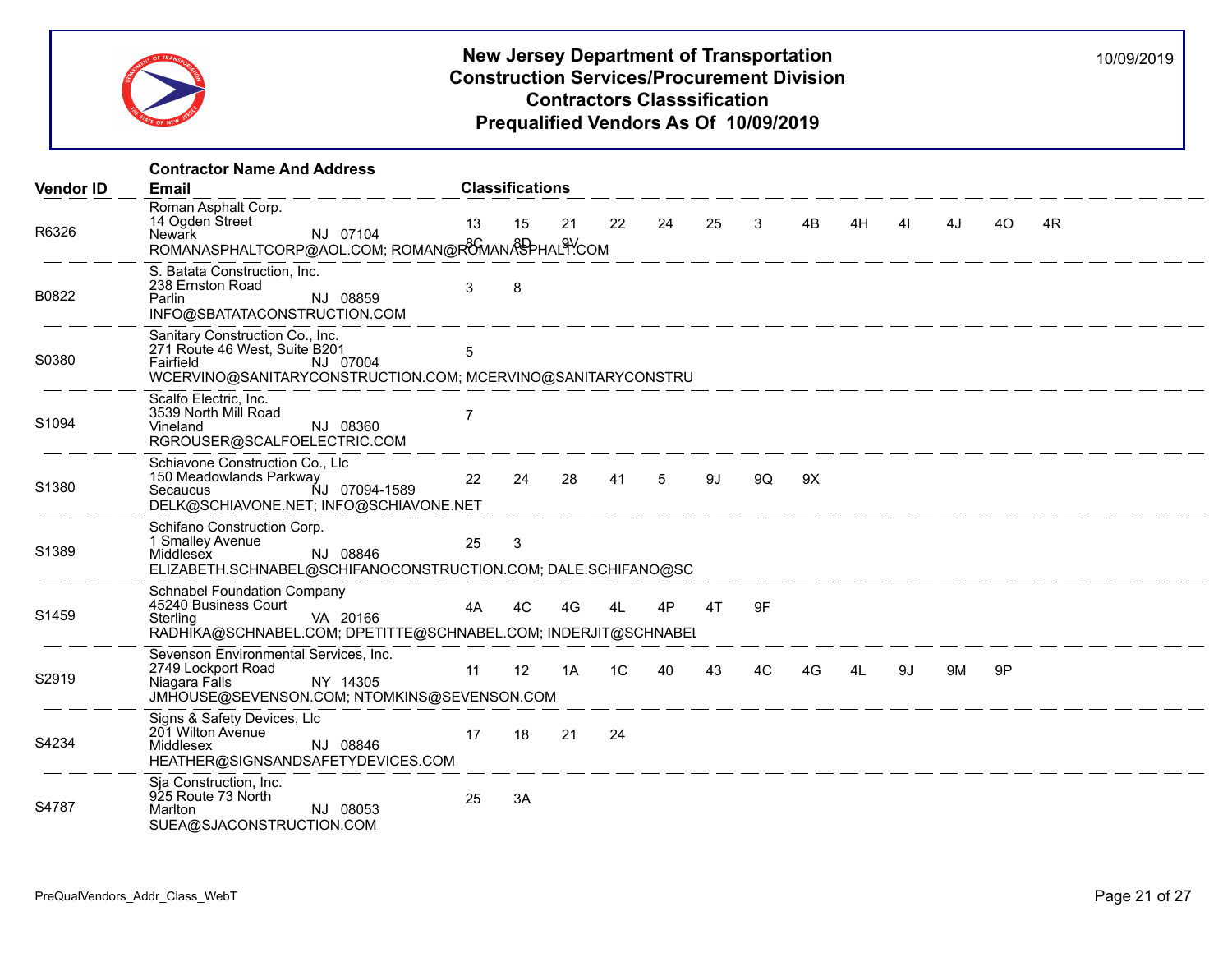

|                  | <b>Contractor Name And Address</b>                                                                                                                                        |                |                        |    |    |    |    |    |    |
|------------------|---------------------------------------------------------------------------------------------------------------------------------------------------------------------------|----------------|------------------------|----|----|----|----|----|----|
| <b>Vendor ID</b> | <b>Email</b>                                                                                                                                                              |                | <b>Classifications</b> |    |    |    |    |    |    |
| S4826            | Skanska Koch, Inc.<br>400 Roosevelt Avenue<br>NJ 07008<br>Carteret<br>PAUL.KOCH@SKANSKA.COM; SCOTT.SILVERMAN@SKANSKA.COM; JOHN.PAPAC                                      | 10             | 36                     | 39 | 41 | 42 | 5  |    |    |
| S5121            | Skanska Usa Civil Northeast, Inc.<br>7520 Astoria Boulevard, Suite 200<br>East Elmhurst<br>NY 11370<br>STEPHEN.HUGHES@SKANSKA.COM                                         | 10             | 39                     | 5  | 9L | 9M | 9P | 9Q | 9R |
| S5784            | Smith-Sondy Asphalt Construction Co., Inc.<br>150 Anderson Avenue<br>NJ 07057<br>Wallington<br>RUSCHKE@SMITH-SONDY.COM                                                    | 5              |                        |    |    |    |    |    |    |
| S6092            | Sodon'S Electric, Inc.<br>25 West Highland Avenue<br>Atlantic Highlands<br>NJ 07716<br>DOTTIE@SODONSELECTRIC.COM; SODON_JTS@HOTMAIL.COM                                   | $\overline{7}$ |                        |    |    |    |    |    |    |
| S6836            | South State, Inc.<br>202 Reeves Road<br>NJ 08302<br>Bridgeton<br>ASUPPA@EOSFS.COM; DMCFARLAND@EOSFS.COM                                                                   | 41             | - 5                    |    |    |    |    |    |    |
| S6859            | Southwind Construction Corp.<br>14649 Highway 41 North, Suite 100<br>$\overline{1}$ IN 47725<br>Evansville<br>TBARNES@SOUTHWINDCO.COM; DSEIBERT@SOUTHWINDCO.COM; KHENDERS | 12             | 43                     |    |    |    |    |    |    |
| S7025            | Sparwick Contracting, Inc.<br>21 Sunset Inn Road<br>NJ 07848<br>Lafayette<br>SFAGERSTEN@SPARWICK.COM; MFAGERSTEN@SPARWICK.COM; INFO@SPARV                                 | 5              |                        |    |    |    |    |    |    |
| S7068            | Spiniello Companies<br>Spiniello Companiel<br>354 Eisenhower Parkway<br>NJ 07039-0473<br>DMARINELLI@SPINIELLOCO.COM; MLAWRENCE@SPINIELLOCO.COM                            | 22             | 24                     | 9P | 9T | 9V |    |    |    |
|                  | State Line Construction Co., Inc.<br>234 Pacific Street<br>NJ 07114<br>Newark<br>DANNY@STATELINECO.COM                                                                    |                | 8                      |    |    |    |    |    |    |
| S8163            | <b>Statewide Striping Corporation</b><br>499 Pomeroy Road<br>NJ 07054<br>Parsippany<br>NJSTRIPE@AOL.COM; CATHY@STATEWIDESTRIPING.COM                                      | 17             | 18                     | 21 |    |    |    |    |    |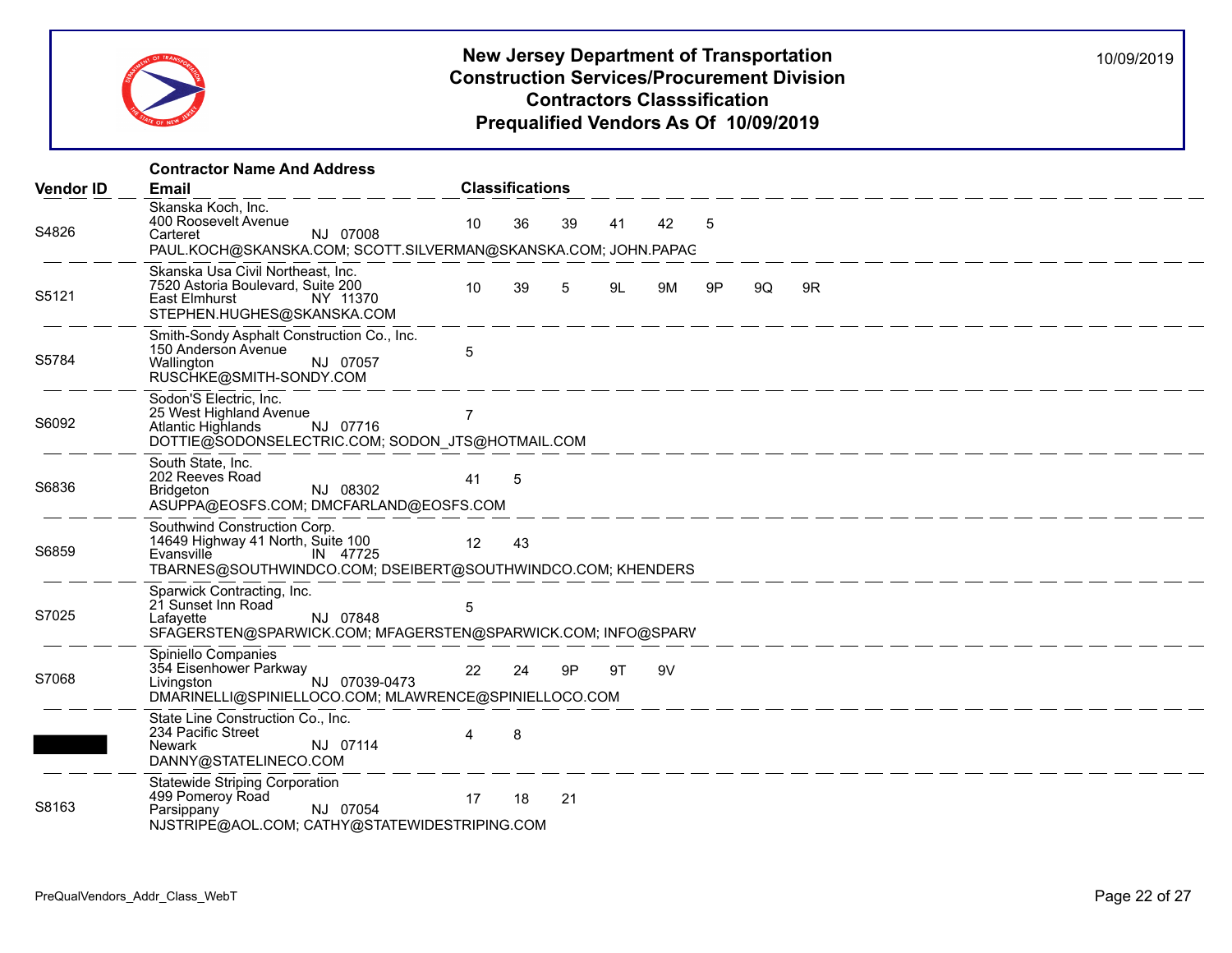

|                  | <b>Contractor Name And Address</b>                                                                                                                |              |                        |                |                 |    |    |    |                                                                                                                        |  |  |  |
|------------------|---------------------------------------------------------------------------------------------------------------------------------------------------|--------------|------------------------|----------------|-----------------|----|----|----|------------------------------------------------------------------------------------------------------------------------|--|--|--|
| <b>Vendor ID</b> | <b>Email</b>                                                                                                                                      |              | <b>Classifications</b> |                |                 |    |    |    |                                                                                                                        |  |  |  |
| S8162            | Stavola Contracting Co., Inc.<br>175 Drift Road<br>NJ 07724<br><b>Tinton Falls</b><br>MNIEDRICH@STAVOLA.COM                                       | 25           | -5                     |                |                 |    |    |    | <u>المراجعة المسترد المسترد المسترد المسترد المسترد المسترد المسترد المسترد المسترد المسترد المسترد المسترد المستر</u> |  |  |  |
| S8300            | Stone Hill Contracting Co., Inc.<br>252 West Swamp Road<br>PA 18901<br>Doylestown<br>VSRUDAN@STONEHILLCONTRACTING.COM; DCMOTT@STONEHILLCONTRACTIN | 5            |                        |                |                 |    |    |    |                                                                                                                        |  |  |  |
| S8322            | Straight Edge Striping, Llc<br>201 Wilton Avenue<br>NJ 08846<br>Middlesex<br>HEATHER@STRAIGHTEDGESTRIPING.NET                                     | 17           | 18                     |                |                 |    |    |    |                                                                                                                        |  |  |  |
| S8383            | Structural Services, Inc.<br>3735 Kim Street<br>Bethlehem<br>PA 18017<br>LBENZING@STRUCTURALSERVICES.COM                                          | 4E           | 4F                     | 4Q             |                 |    |    |    |                                                                                                                        |  |  |  |
| S9358            | Surface Preparation Technologies, Llc<br>81 Texaco Road<br>PA 17050<br>Mechanicsburg<br>JMCCASTER@SURFPREPTECH.COM                                | 25           | 35                     |                |                 |    |    |    |                                                                                                                        |  |  |  |
| T2096            | Techna-Pro Electric, Llc<br>100 Pike Road Building "B"<br>NJ 08054<br>Mount Laurel<br>MCERULA@TECHNA-PRO.COM                                      | 21           | 33                     | $\overline{7}$ |                 |    |    |    |                                                                                                                        |  |  |  |
| L0409            | The Lane Construction Corp.<br>90 Fieldstone Court<br>Cheshire<br>CT 06410-1212<br>NJPREQUAL@LANECONSTRUCT.COM                                    | 39           | 5                      |                |                 |    |    |    |                                                                                                                        |  |  |  |
| S3204            | The Shauger Group, Inc.<br>429 Dodd Street<br>NJ 07017<br>East Orange<br>ARAMOS@SHAUGER.COM                                                       | $\mathbf{1}$ | 14                     | 37             | $6\overline{6}$ | 8C | 8D | 9G | 9V                                                                                                                     |  |  |  |
|                  | The Truesdell Corporation<br>1310 West 23Rd Street<br>AZ 85282-1837<br>Tempe<br>NMACKOWIAK@TRUESDELLCORP.COM                                      | 4B           | 4M                     | 8B             | 8D              |    |    |    | __________                                                                                                             |  |  |  |
| T3563            | Think Pavers Hardscaping, Llc<br>125 Kings Highway<br>Mount Royal<br>NJ 08061<br>NFURFARI@THINKPAVERS.COM                                         | 3            | 8B                     | 8C             |                 |    |    |    |                                                                                                                        |  |  |  |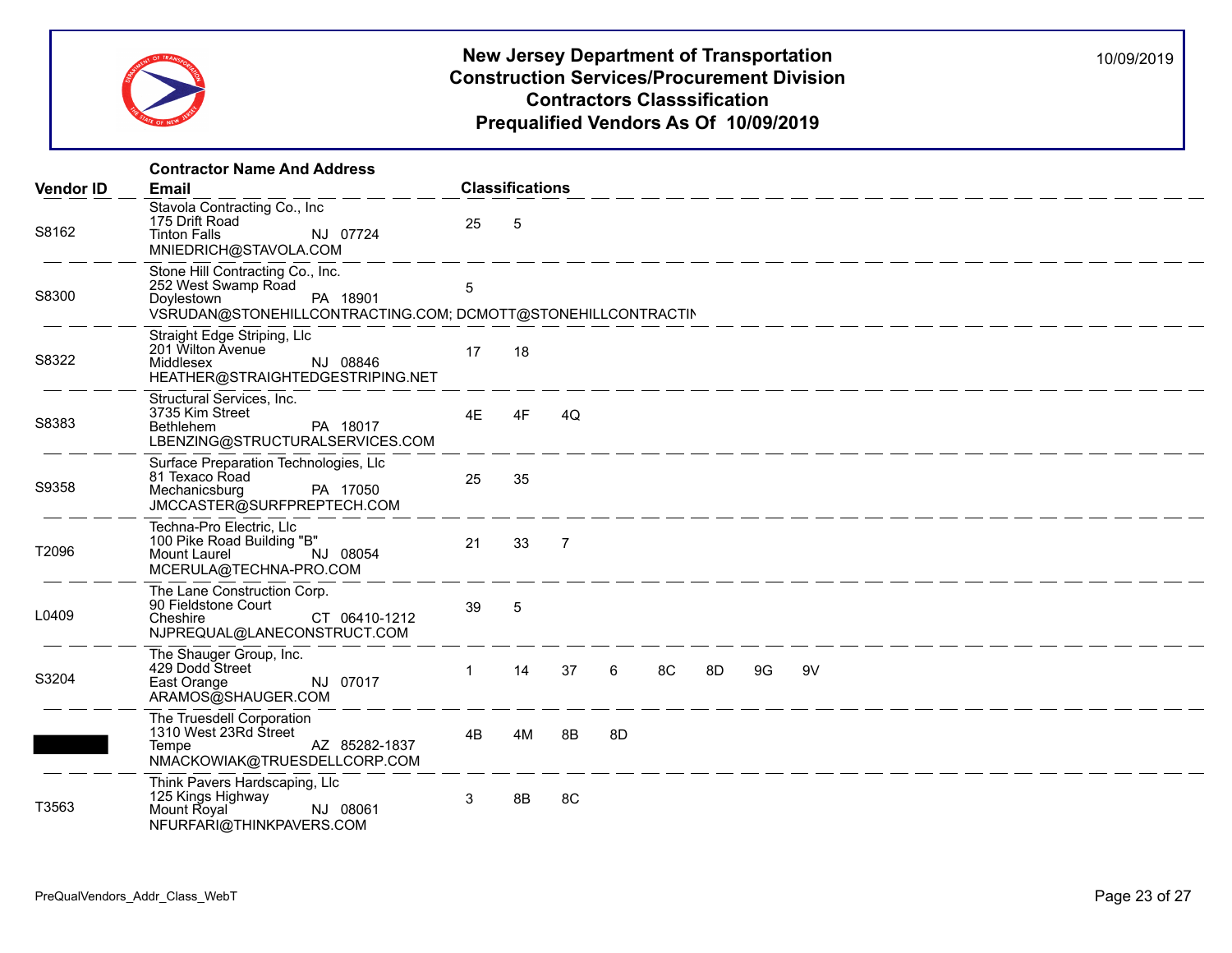

|                  | <b>Contractor Name And Address</b>                                                                                                           |                 |                        |    |    |    |    |    |    |    |                                                              |    |    |    |  |
|------------------|----------------------------------------------------------------------------------------------------------------------------------------------|-----------------|------------------------|----|----|----|----|----|----|----|--------------------------------------------------------------|----|----|----|--|
| <b>Vendor ID</b> | <b>Email</b>                                                                                                                                 |                 | <b>Classifications</b> |    |    |    |    |    |    |    |                                                              |    |    |    |  |
| T4222            | Tiffany Electric, Inc.<br>5 Eastmans Road<br>NJ 07054<br>Parsippany<br>JOYCE@TIFFANYELECTRIC.COM                                             | $\overline{7}$  |                        |    |    |    |    |    |    |    |                                                              |    |    |    |  |
| T4306            | Tilcon New York, Inc.<br>9 Entin Road<br>NJ 07054<br>Parsippany<br>DCMOORE@TILCONNY.COM; TNJORDERS@TILCONNY.COM                              | 5               |                        |    |    |    |    |    |    |    |                                                              |    |    |    |  |
| T4692            | Titan Industrial Services, Inc.<br>4054 North Point Road<br>MD 21222<br><b>Baltimore</b><br>TARA@TITANINDUST.COM; ACCOUNTING@TITANINDUST.COM | 4B              | 4C                     | 4K | 4N |    |    |    |    |    |                                                              |    |    |    |  |
| T6510            | Top Line Construction Corp.<br>22 Fifth Street<br>NJ 08876<br>Somerville<br>SCASTELA@TOPLINECONSTRUCTION.COM                                 | 25              | 3A                     | 8C |    |    |    |    |    |    | <u> 1990 - An An Aon ann an Aon an Aon an Aon an Aon an </u> |    |    |    |  |
| T6778            | Total Center Maintenance, Inc.<br>511 Neck Road<br>NJ 08016<br>Burlington<br>JOE@TCMSWEEPING.COM                                             | 1               | 24                     | 37 | 9V |    |    |    |    |    |                                                              |    |    |    |  |
|                  | Tower Maintenance Corp.<br>1 Plaza Road, Suite 102<br>NY 11548<br>Greenvale<br>INFO@TOWERMAINT.COM                                           | 4K              |                        |    |    |    |    |    |    |    |                                                              |    |    |    |  |
| T7152            | Traffic Lines, Inc.<br>5100 Asbury Road<br>NJ 07727<br>Farmingdale<br>TRAFFICLINES@GMAIL.COM                                                 | 17              | 18                     | 24 | 35 | 37 |    |    |    |    |                                                              |    |    |    |  |
| T7207            | Trap Rock Industries, Llc<br>P.O. Box 419<br>NJ 08528<br>Kingston<br>MIKE.CROWLEY@TRAPROCKIND.COM                                            | 5               |                        |    |    |    |    |    |    |    |                                                              |    |    |    |  |
| T7295            | Traylor Bros., Inc.<br>835 North Congress Avenue<br>Evansville<br>IN 47715<br>DBUSH@TRAYLOR.COM; TBIADMIN@TRAYLOR.COM                        | 39              | 5                      | 9M |    |    |    |    |    |    |                                                              |    |    |    |  |
| T7364            | Trevcon Construction Co., Inc.<br>30 Church Street<br>NJ 07938-0811<br><b>Liberty Corner</b><br>DOROTHY@TREVCON.COM; RATREVELONI@TREVCON.COM | 10 <sup>°</sup> | 11                     | 1B | 22 | 4A | 4B | 4C | 4G | 41 | 4L                                                           | 4M | 9M | 90 |  |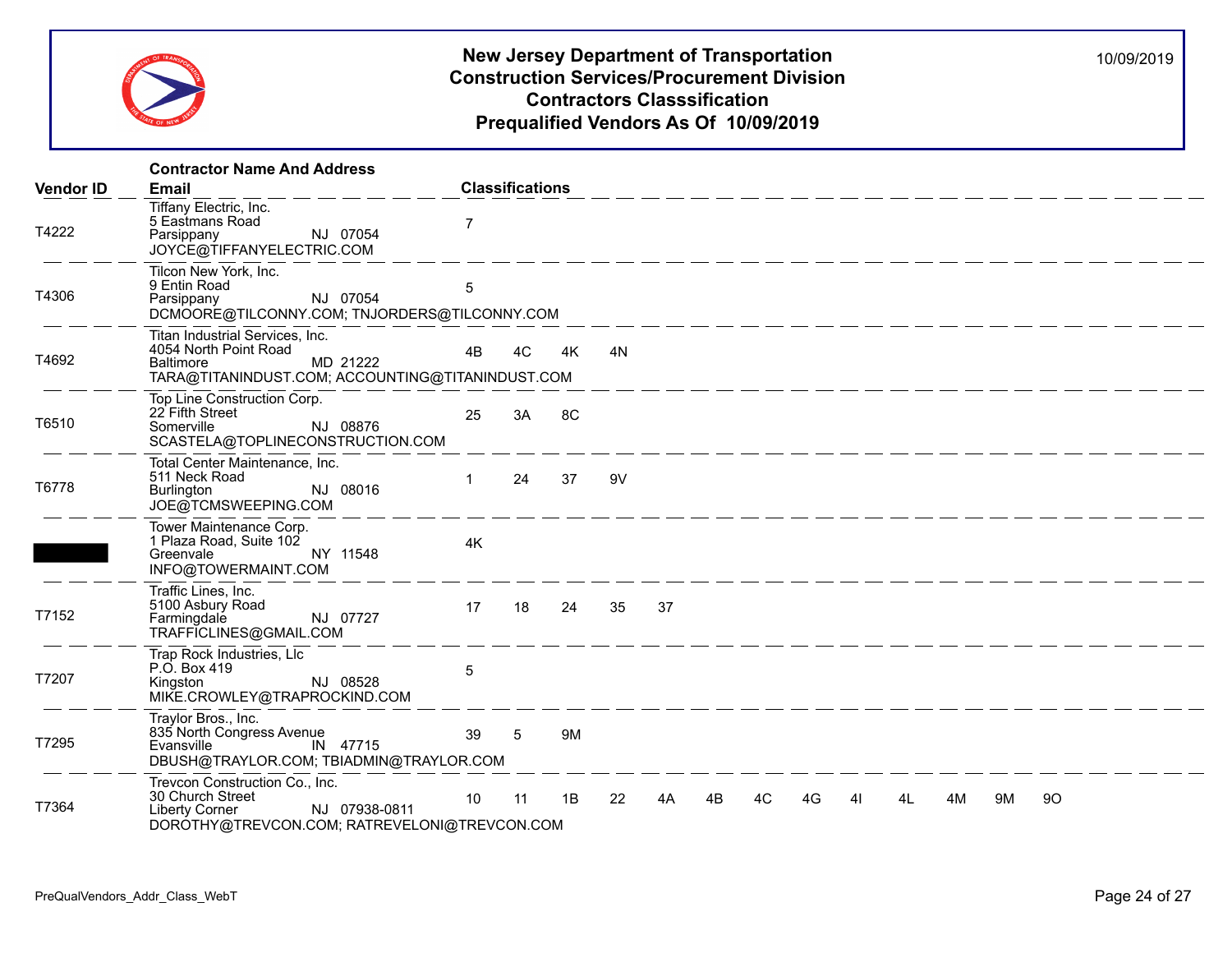

|                  | <b>Contractor Name And Address</b>                                                                                                            |              |                        |     |    |    |      |                                                                                                                              |        |   |   |  |  |
|------------------|-----------------------------------------------------------------------------------------------------------------------------------------------|--------------|------------------------|-----|----|----|------|------------------------------------------------------------------------------------------------------------------------------|--------|---|---|--|--|
| <b>Vendor ID</b> | Email                                                                                                                                         |              | <b>Classifications</b> |     |    |    |      |                                                                                                                              |        |   |   |  |  |
| T7408            | Tricon Enterprises, Inc.<br>322 Beers Street<br>NJ 07735<br>Keyport<br>INFO@GOTRICON.COM                                                      | 10           | 1A                     | -91 |    |    |      | <u> 1986 - 1986 - 1986 - 1986 - 1986 - 19</u>                                                                                |        |   |   |  |  |
| T9359            | Turf Construction Co., Inc.<br>3192 North West Boulevard<br>NJ 08360<br>Vineland<br>TURF@TURFCON.COM                                          | 6            |                        |     |    |    |      |                                                                                                                              |        |   |   |  |  |
| T9473            | <b>Tutor Perini Corporation</b><br>1000 Main Street<br>NY 10801<br>New Rochelle<br>HCHEUNG@PERINI.COM                                         | 39           | 41                     | 42  | 5  |    |      |                                                                                                                              |        |   |   |  |  |
| T9448            | Two Brothers Contracting, Inc.<br>11 Vreeland Avenue<br>NJ 07512<br>Totowa<br>SAL@TBCDEMO.COM; LIZ@TBCDEMO.COM                                | 10           | 91                     |     |    |    |      | <u>. 2004 - John Alexander (1986), provided the second control of the second control of the second control of the second</u> |        |   |   |  |  |
| U5923            | Underground Utilities Corp.<br>711 Commerce Road<br>I inden<br>NJ 07036<br>JGOMES@UNDERGROUNDUTILITIESCORP.COM; INFO@UNDERGROUNDUTILICC       | $\mathbf{1}$ | 11                     | 13  | 25 | 4G | 8C   |                                                                                                                              |        |   |   |  |  |
| U5944            | Union Paving & Construction Co., Inc.<br>1140 Globe Avenue<br>NJ 07092<br>Mountainside<br>SWOODFIELD@UNIONPAVING.COM                          | 5            |                        |     |    |    |      |                                                                                                                              |        |   |   |  |  |
| U7623            | Uretek Usa, Inc.<br>P.O. Box 1929<br>TX 77377-1929<br>Tomball<br>LGOODWIN@URETEKUSA.COM; GABIAKA@URETEKUSA.COM; COMPLIANCE@U                  | 8            | 9F                     |     |    |    |      |                                                                                                                              |        |   |   |  |  |
| S7024            | V. A. Spatz & Sons Construction, Inc.<br>91 Lone Pine Drive<br>NJ 07922<br>Berkley Heights<br>VASPATZ@VERIZON.NET; NANCY@VASPATZ.COM          | 22           | 3A                     | 4G  | 8C |    |      |                                                                                                                              |        |   |   |  |  |
| V6272            | Vollers Excavating & Construction, Inc.<br>P.O. Box 5297<br>NJ 08876<br>North Branch<br>JFITZSIMMONS@VOLLERS.CC; WHEISELER@VOLLERS.CC         | 10           | 11                     | 22  | 27 | 28 | 29 3 |                                                                                                                              | 4G  4L | 5 | 8 |  |  |
| W0147            | Wagman Heavy Civil, Inc.<br>3290 North Susquehanna Trail<br>PA 17406-9754<br><b>York Community</b><br>MEDEVINE@WAGMAN.COM; KAMCCOY@WAGMAN.COM | 5            |                        |     |    |    |      |                                                                                                                              |        |   |   |  |  |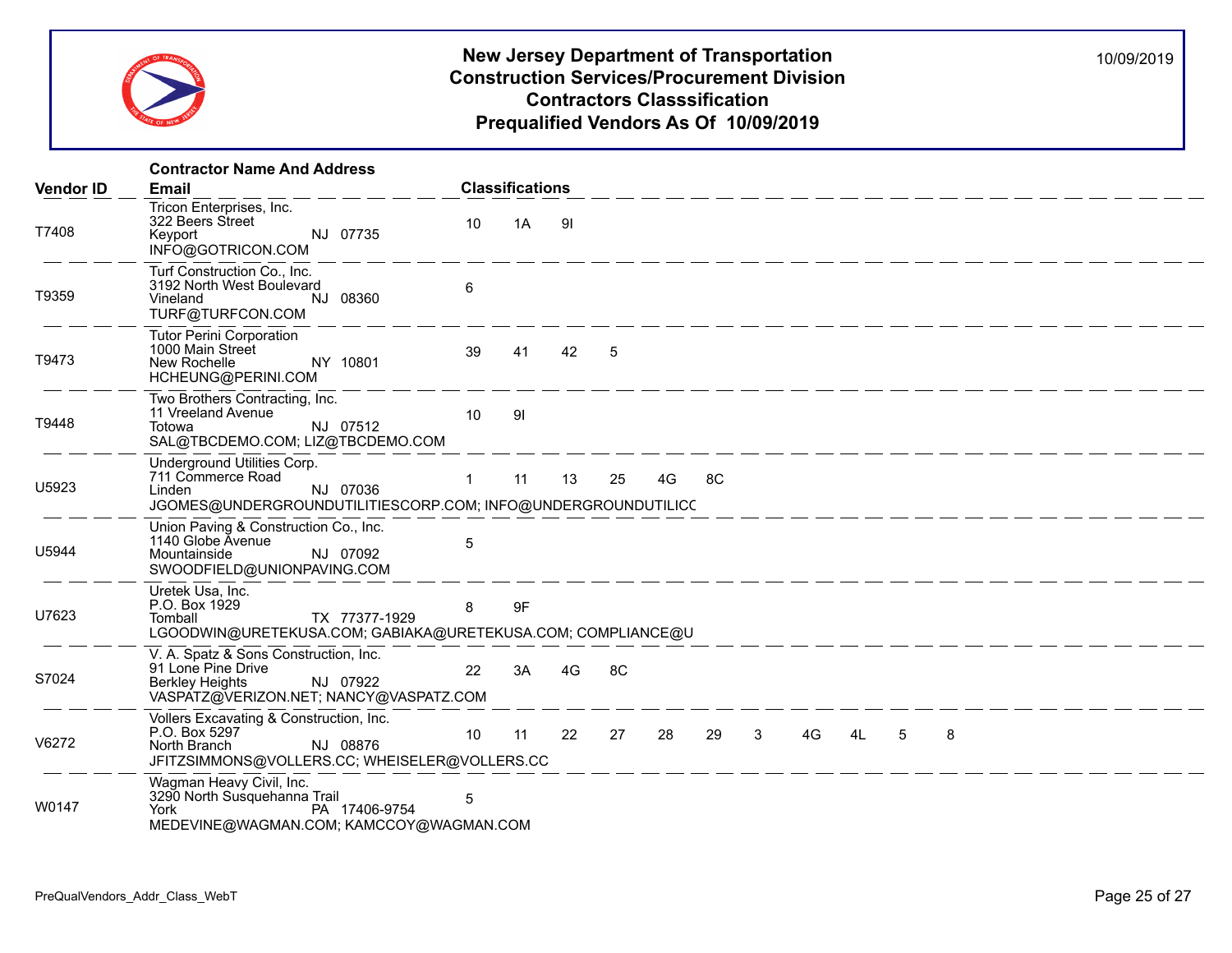

|                  | <b>Contractor Name And Address</b>                                                                                                                          |                 |                        |                |                |    |  |  |  |
|------------------|-------------------------------------------------------------------------------------------------------------------------------------------------------------|-----------------|------------------------|----------------|----------------|----|--|--|--|
| <b>Vendor ID</b> | Email                                                                                                                                                       |                 | <b>Classifications</b> |                |                |    |  |  |  |
| W0281            | Walsh Construction Company Ii, Llc<br>150 Clove Road, 11Th Floor<br>Little Falls<br>NJ 07424<br>KCAMPANILE@WALSHGROUP.COM; AMINERVA@WALSHGROUP.COM; CSLAMAN | 41              | 5                      |                |                |    |  |  |  |
| W0321            | Walters Marine Construction, Inc.<br>414 Woodbine-Oceanview Road<br>NJ 08230<br>Ocean View<br>WALTERSMARINE@AOL.COM; SRENART@WALTERSMARINECONSTRUCTION.CO   | 5               |                        |                |                |    |  |  |  |
| W0797            | Waters & Bugbee, Inc.<br>75 South Gold Drive<br>Hamilton<br>NJ 08691<br>CWATERS@WATERSANDBUGBEE.COM; BIDS@WATERSANDBUGBEE.COM                               | 22              | 3                      | 8              |                |    |  |  |  |
| W2160            | Weeks Marine, Inc.<br>4 Commerce Drive<br>NJ 07016<br>Cranford<br>CCLEE@WEEKSMARINE.COM                                                                     | 10 <sup>°</sup> | 12                     | $\overline{4}$ | 9M             | 90 |  |  |  |
| W2600            | West Bay Construction, Inc.<br>133 Pleasant Avenue<br>NJ 08201<br>Absecon<br>INFO@WESTBAYINC.NET                                                            | $\mathbf 1$     | 16                     | 24             | $\overline{4}$ | 8  |  |  |  |
|                  | Wickberg Marine Contracting, Inc.<br>610 Main Street<br>NJ 07718<br>Belford<br>GINA41260@AOL.COM; WICK6657@AOL.COM                                          | 12 <sup>2</sup> | 1C                     | 43             |                |    |  |  |  |
| W4519            | Winzinger, Inc.<br>1704 Marne Highway<br>NJ 08036<br>Hainesport<br>JOANN@WINZINGER.COM                                                                      | 5               |                        |                |                |    |  |  |  |
| W6700            | Work Zone Contractors, Llc<br>664 Oak Avenue<br>NJ 08096<br>Deptford<br>WORKZONECONTRACTORS@YAHOO.COM; SHAWN@WORKZONECONTRACTOR                             | 16              | 21                     | 24             |                |    |  |  |  |
| Y6410            | Yonkers Contracting Co., Inc.<br>969 Midland Avenue<br>NY 10704<br><b>Yonkers</b><br>PCONLEY@YONKERSCONTRACTINGCO.COM                                       | 5               |                        |                |                |    |  |  |  |
| Z6412            | Zone Striping, Inc.<br>718 Jacob Harris Lane<br>Glassboro<br>NJ 08028<br>P.MITCHELL@ZONESTRIPING.COM                                                        | 17              | 18                     | 35             |                |    |  |  |  |